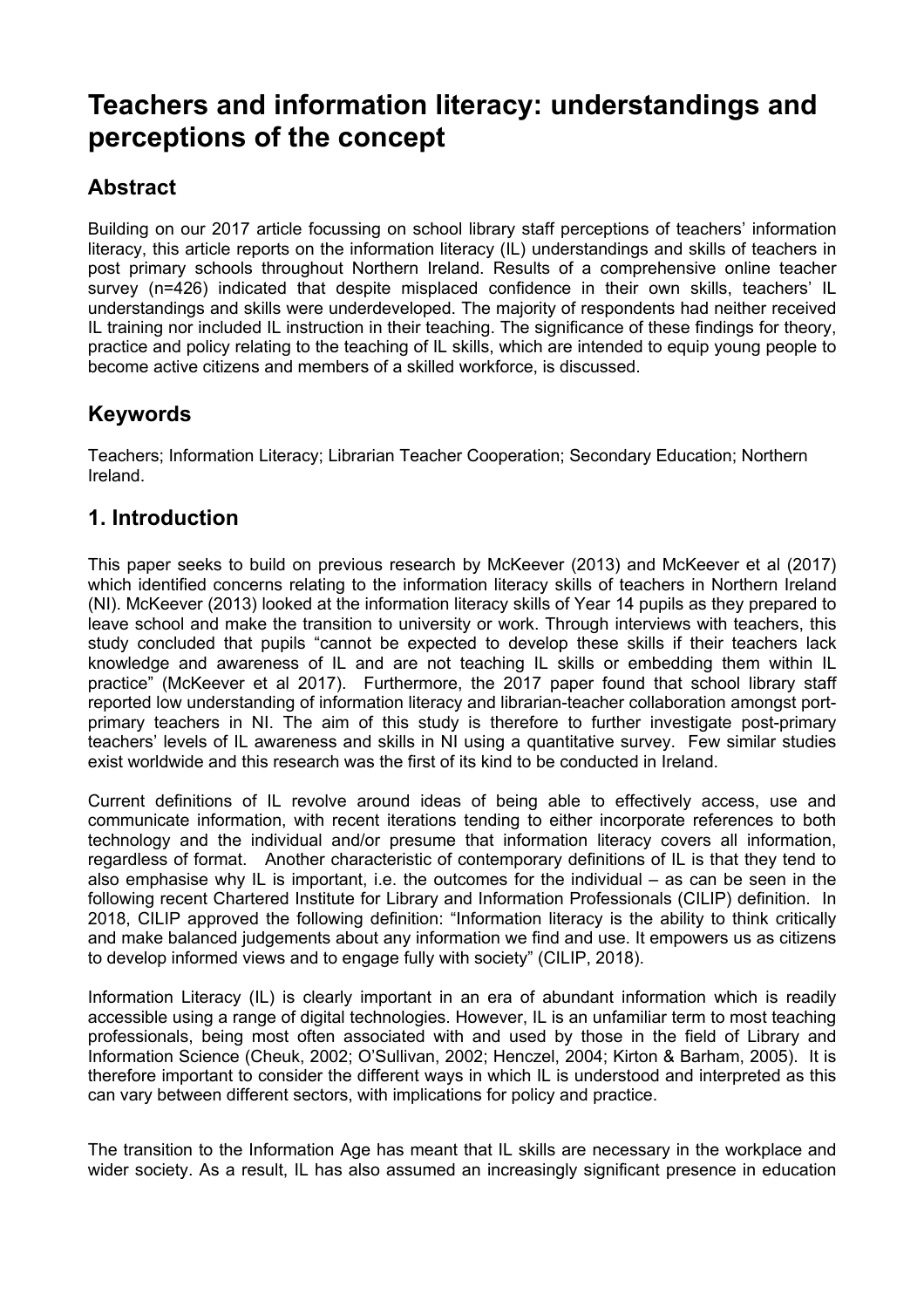over the years (Herring, 2011; Latham et al, 2013; Sandercock, 2016): "Now is a particularly crucial time for teachers and school librarians to be working together to educate students in the skills needed to be successful in the digital age" (Latham et al, 2013 p.3). Promoting and developing these skills is essential in contemporary knowledge-based societies; as so much information is now readily available through smartphones, tablets and laptops, students need to have the skills to access, use, understand, evaluate and share this information. Developing students' IL skills has benefits not only for their education, but also in their everyday life and as adults, in the workplace (Smith, 2003; Reed & Stavreva, 2006; Klebanksy & Fraser, 2013; Kimmel et al., 2014).

Doyle (1999) and Laverty et al (2008) have argued that a critical pre-requisite for pupils to develop effective IL skills is strong teacher competencies with regard to information handling, and that teachers must become information literate. Williams and Wavell (2006) and Church (2008) go further arguing for a whole school approach, with teachers and librarians supporting each another in providing instruction and developing IL skills. Moreover, the school principal should encourage this collaborative approach, enabling what is taught in the classroom to be complemented and reinforced in the library, and vice versa. However, where research has been undertaken in a school context, teachers have been found to lack both knowledge of the concept and confidence or skills to efficiently retrieve and evaluate information as part of their professional research and practice (Williams & Coles, 2007).

## **2. Research context**

In NI, Initial Teacher Education (ITE) qualifications can be achieved through two distinct routes, either a four-year Bachelor of Education (BEd) degree (the concurrent route) or a degree followed by a one-year Postgraduate Certificate of Education (PGCE), known as the consecutive route (Osman, 2016). Furthermore, courses are offered by four institutions and teacher education consists of three phases; ITE, Induction during the first year of teaching, and Early Professional Development which takes place during the second and third years of teaching practice.

Discussing its vision and mission, the General Teaching Council for Northern Ireland (GTCNI) has referred to the emerging knowledge society – a data rich world "where economic success will be dependent upon creativity, ingenuity and the ability to access and synthesise data, and work in teams to innovate and problem solve" (GTCNI, 2011, p.7). The Council notes the importance of developing appropriate skills in young people during their education to enable them to succeed in this knowledge society. The GTCNI specifies the competences deemed necessary to be developed during teacher education, which fall under three broad headings; professional values and practice, professional knowledge and understanding and professional skills and application. Although IL could be slotted in under and would be relevant to any of these areas, the sixth competence is especially relevant to IL; it recommends that teachers should have "a knowledge and understanding of the factors that promote and hinder effective learning, and be aware of the need to provide for the holistic development of the child" (GTCNI, 2016, p.13). IL could be considered as one of these factors and an awareness of the concept would enhance teachers' knowledge of what can promote or hinder effective learning. The course guides, prospectuses and syllabuses for each ITE programme in NI were examined and it was found that IL was not directly or explicitly mentioned.

## **3. Information literacy in schools**

The importance of IL in schools has been the topic of many research studies over the past three decades; some have explored IL in the primary school sector (e.g. Griffin, 1981), IL in the secondary school sector (e.g. Herring, 1996; Latham et al 2016), IL and its place in the curriculum (e.g. Hopkins, 1987; Jackson & Mogg, 2005), teaching IL skills in schools (e.g. Herring, 1996), the role the school library plays in IL in schools (e.g. Williams & Wavell, 2001; McKeever et al, 2017)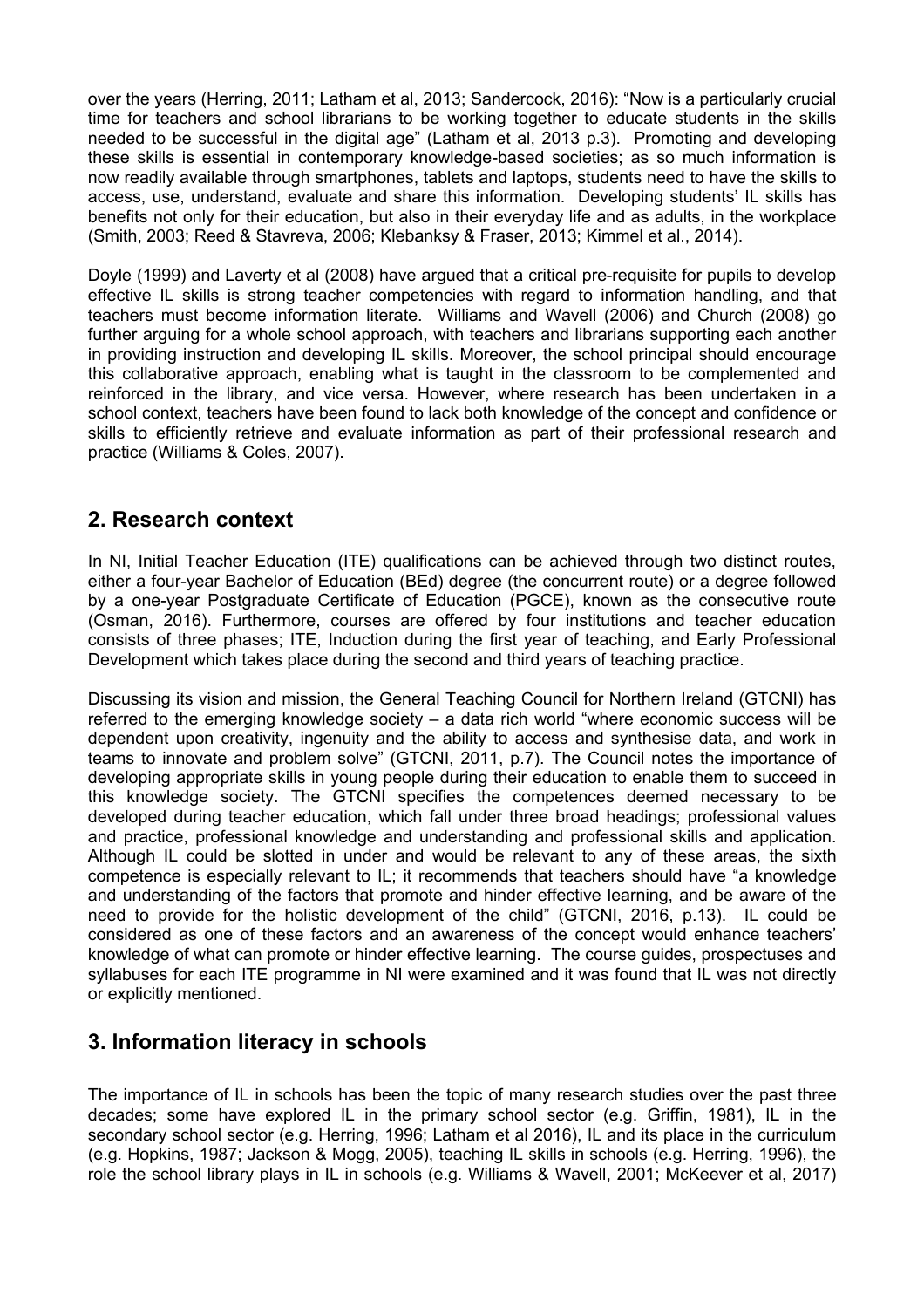and IL and pupils' internet use (e.g. Herring, 2011). Cunningham and Williams (2018) take a holistic view of IL from a range of stakeholder perspectives (which included pupils, parents, teachers, librarians, and IT staff) and emphasise the importance of information context in relation to how individuals perceive and understand IL. Regarding teachers' IL skills, it has been suggested that teachers are aware of IL and possess the associated skills but do not know how to teach pupils these skills. Moore (2002) reported that teachers were aware of the importance of IL but unsure of how to promote it in the classroom. Merchant and Hepworth (2002) noted that the teachers in their study were information literate but that they had developed these skills through their own personal interest rather than having received any training. Moreover, participants in their study were not addressing IL in the classroom. Probert (2009) found that some teachers had good understandings of IL but reported a tendency to associate it with other literacies (such as computer literacy). Few teachers in Probert's study reported doing anything to help students develop IL skills, assuming students already had good skills. In contrast, other researchers have suggested that teachers themselves have little understanding of, and are hence unable to teach, IL skills. For example, Williams and Coles (2007) found that teachers thought of IL as a relatively new concept that they did not feel confident enough to teach. Korobili et al. (2011) noted that IL was "still unknown" amongst teachers and that the teachers in their study were attempting to provide IL skills instruction but were doing so poorly. Smith (2013) found that teachers were confused by the term and were insufficiently prepared to teach IL skills. A common feature of this literature is that teachers are not providing effective IL skills instruction, regardless of whether or not they are familiar with or understand the concept. It is important to note that the majority of the existing research on teachers and IL has been conducted from a library and information perspective. The few examples of research from outside of the LIS sector have, however, reported similar findings from the field of education (Asselin & Lee, 2002; Lee et al., 2012).

The Scottish IL project was created in 2004 with the objectives of identifying the IL skills students brought to university and to use these identified skills to create an IL framework. This framework was intended to extend from secondary school to HE with the overall aim being that children would leave school with IL skills that could be developed and used in HE (Irving & Crawford, 2008). The project ended after five years with the creation of a framework and a successful petition to the Scottish Parliament to ensure the curriculum in Scotland would recognise of the importance of IL as a lifelong learning skill. This framework consists of a series of checklists of the various IL skills be expected of students at each education level as well as information on the importance of assessment and how to assess IL skills. (Irving & Crawford, 2008). No similar framework exists in NI.

## **4. Theoretical framework**

There have been a number of theoretical contributions aiming to further understanding of how and why teachers may lack IL knowledge and skills and may therefore not be equipped to teach IL. Mellon's Library Anxiety theory (1986) may be relevant: although emerging from a study of undergraduates, others have found that library anxiety has been exhibited by graduate students (Jiao & Onwuegbuzie, 1998) and also in newly hired employees (Katapol, 2005, p.238). The theory is based on the idea of the individual experiencing anxiety when seeking information, as well as lacking confidence in their abilities and feeling uncertain about what information they need, how to access it and what to do with it. It can be argued that there is a direct link between a lack of IL skills and anxiety when seeking and accessing information. Mellon found that undergraduate students considered their own library skills inadequate compared to the skills of other students, that they were ashamed of this inadequacy and felt the need to hide it, and that they feared they would reveal their inadequacies by asking questions or asking for help (1986, p.160). Library anxiety theory could explain a lack of developed IL skills in teachers; anxiety may be strongest when teachers enter the profession and remain to some degree, although reducing over time. This is supported by Probert (2009) who found that younger teachers with less teaching experience were more likely to misunderstand IL than their older, more experienced colleagues.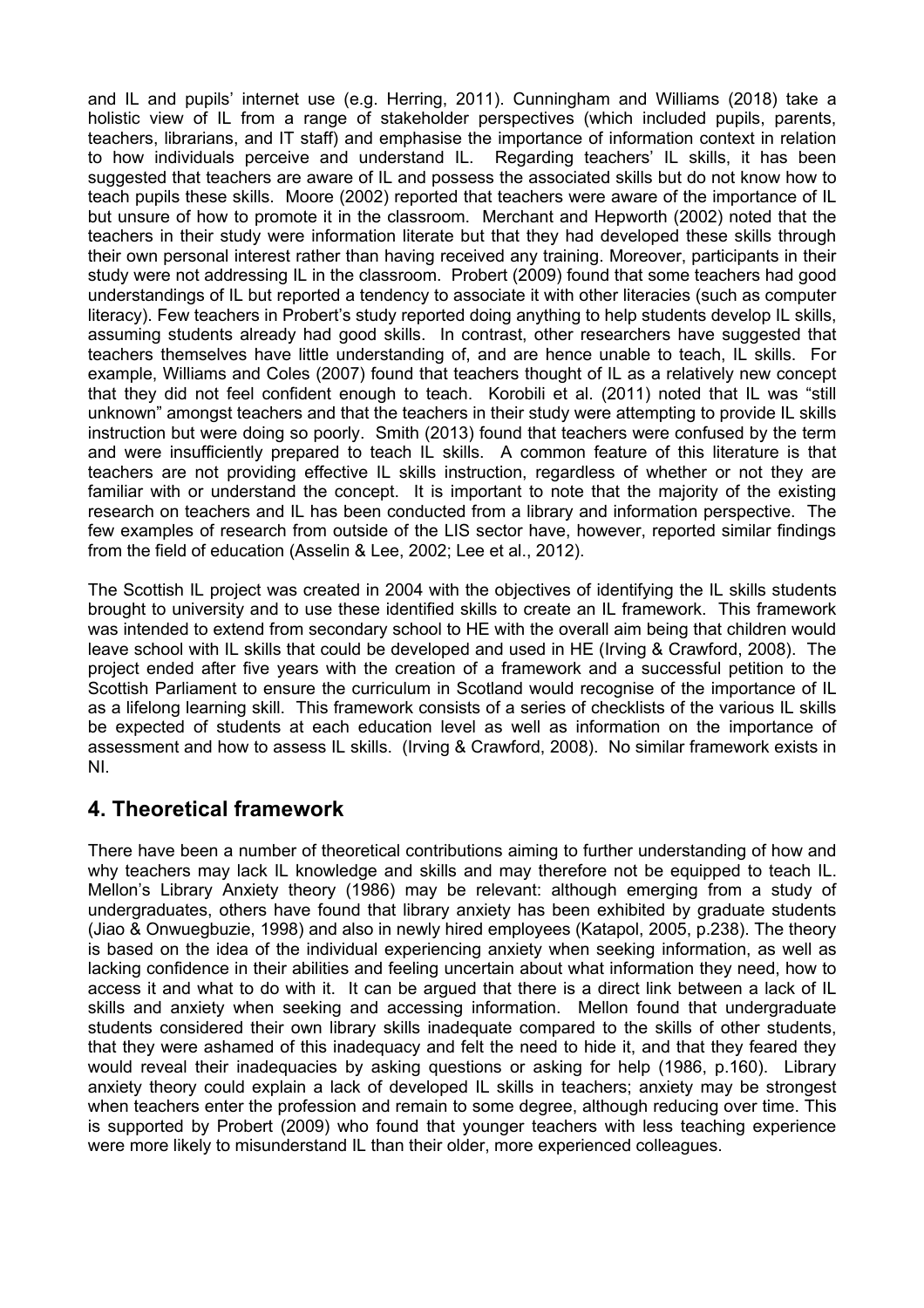Kuhlthau's Uncertainty Principle (1993), which emerged from her Information Search Process (ISP) model, also focuses on the idea of an individual lacking confidence and therefore experiencing anxiety. Kuhlthau studied how individuals experienced the information search process and noticed common patterns in their behaviour. She identified uncertainty as being the feeling that leads to and initiates all information seeking and described it as "*a cognitive state which commonly causes affective symptoms of anxiety and lack of confidence*" (1993, p.347). Kuhlthau noted the importance of acknowledging the full experience of the individual when they are seeking information, that it is uncertainty that has led them here and that they will be feeling anxious and lacking confidence in their abilities as a result of this uncertainty. Kuhlthau argued that the anxiety found by Mellon (1986) is a side effect of the uncertainty that first leads someone to seek information.

Both of these theories can be closely connected to the wider theory of self-efficacy, often defined as an individual's belief in their own ability to complete and accomplish a task (Bandura, 1977, 1986, 1997). Self-efficacy in terms of IL has been defined as an individual's belief in themselves to effectively use information (Korkut & Akkoyunlu, 2008). Success in completing a task is not dependent only on having the skills required; an individual must also have confidence in performing the action to succeed (Bandura, 1997; Geçer, 2012). Therefore, as well as possessing developed IL skills, the individual must believe they are capable when it comes to accessing, evaluating, managing and communicating information. Considered together, these theories on anxiety and uncertainty may help explain a lack of IL skills in teachers, and will be explored in relation to how much secondary school teachers in NI know about IL and their levels of IL

## **5. Research method**

An online questionnaire (see Appendix) was distributed to post-primary school teachers in 16 schools throughout NI with the assistance of school library staff. The questionnaire was designed to gain insight to teachers' knowledge and awareness of IL, whether IL was part of their teacher education, their views on IL in the curriculum, if/how they are teaching IL skills in the classroom, their views of the school librarian and collaboration with the school librarian. The questionnaire included both multiple choice and free text answer options to encourage detailed responses. Ethical approval was obtained in advance from the relevant University Research Ethics Committee.

The sampling strategy aimed for an inclusive approach rather than a representative one, including all of the different kinds of schools throughout NI as well as a geographical spread. There are 202 post-primary schools in NI and when sampling took place, there were still five different Education and Library Board areas in the region (since replaced by a single Education Authority). Twentyone schools reflecting each of the school sectors in NI were selected across the Education and Library Board areas, to include selective and non-selective Controlled, Maintained, Voluntary and Integrated schools<sup>1</sup>. The Department of Education teacher workforce statistics (DENI, 2015) detail a total of 9382 secondary school teachers, with an average of approximately 45 in each secondary school. Formal power calculation was carried out to ascertain adequate sample size, using the online sample size calculator Raosoft.<sup>2</sup> With the usual margin of error (5%) and level of confidence (95%) the recommended minimum sample size was 370, meaning at least eight schools had to be included in the sample. To achieve an adequate sample, the decision was made to over-sample in the first instance. School library staff members were approached and asked to distribute the online

<sup>&</sup>lt;sup>1</sup> There are seven post-primary school types in NI (https://www.nidirect.gov.uk/articles/types-school). Controlled schools are managed by the Education Authority and the school's Board of Governors. The majority of students who attend these schools tend to come from Protestant backgrounds. Voluntary Grammar schools are mainly Catholic schools and they are run only by the school's Board of Governors. Maintained schools are Catholic schools and The Council for Catholic Maintained Schools (CCMS) is responsible for them. There are also a number of Integrated Schools and Irish Medium schools in the region, as well as Special and Independent schools.

<sup>2</sup> Raosoft can be accessed at: http://www.raosoft.com/samplesize.html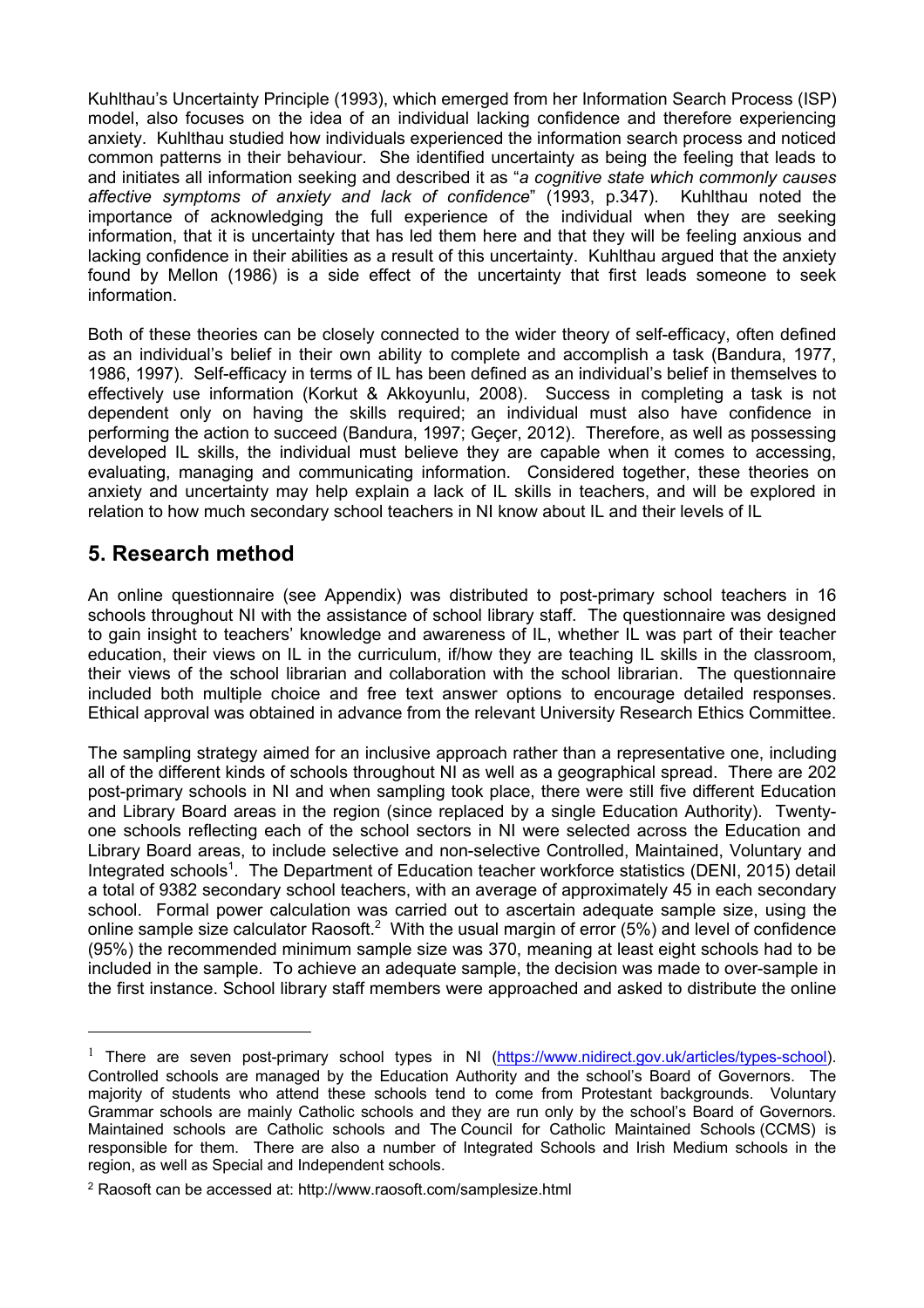survey to the teaching staff in the schools via email. The questionnaire was sent to approximately 849 teachers, yielding 414 complete responses with a final response rate of 48.8%. Descriptive statistics were produced using SPSS; this programme was used to perform various parametric tests, examine variables, and check for frequencies and for comparison.

The most common teaching qualification reported by teachers in the sample was PGCE (79.6%) with only 20.4% of respondents having completed a BEd. Tables 1 and 2 below provide an overview of the teachers that participated in the survey in terms of the school sector they work in, with all sectors included in the sample, and the number of years they have been teaching, with a modal response of 10 – 19 years.

### **Table 1: School type**

| School type                           | Number of teachers |
|---------------------------------------|--------------------|
| <b>Maintained Secondary</b><br>school | 23.9% (n=102)      |
| <b>Voluntary Grammar school</b>       | 28.9% (n=129)      |
| <b>Controlled Secondary</b><br>School | 14.8% (n=63)       |
| <b>Controlled Grammar</b><br>School   | 21.8% (n=93)       |
| <b>Integrated Schools</b>             | $10.6\%$ (n=45)    |

### **Table 2: Years of teaching experience**

| Years of experience     | Number of teachers |
|-------------------------|--------------------|
| 1-5 years' experience   | 25.4% (n=108)      |
| 6-9 years' experience   | 26.1% (n=111)      |
| 10-19 years' experience | 35.2% (n=150)      |
| 20 + years' experience  | 13.4% (n=57)       |

## **6. Findings**

## *6.1 Knowledge and understanding of information literacy*

The teachers were asked a number of questions which aimed to gain evidence of their knowledge and understanding of IL. To avoid any confusion, the invitation email included an information sheet providing a clear definition of IL as well as examples of other terms used to refer to this set of skills, such as 'study skills'.

Only 10% of respondents responded 'Yes' when asked if they had understood the term IL fully prior to participating in the study; 45% answered 'Not at all' and 44.4% answered 'Somewhat'. The majority of the teachers who answered 'Not at all' had completed a PGCE in NI, reflecting the preponderance of NI PGCE qualified participants in the sample. In order to explore whether there was a relationship between whether a teacher had an understanding of IL and their teacher education, a chi square test of association between qualification and response was conducted, which produced a statistically significant association between these two variables;  $\chi^{(2)}$  = 7.591, p <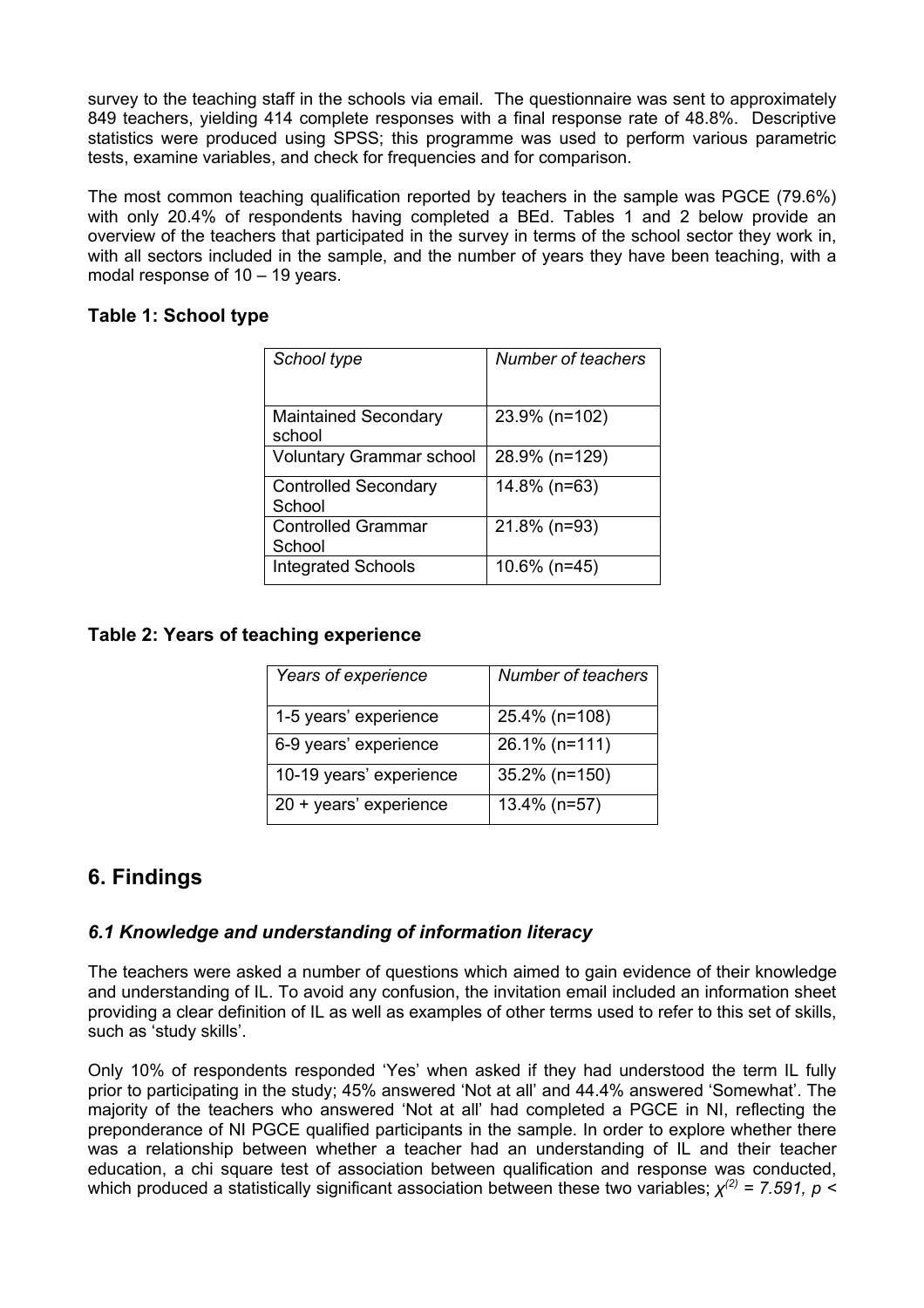*.05* Those participants with a BEd qualification were significantly more likely to respond that they are familiar with IL than those who had completed a PGCE, which could reflect the longer duration of BEd programmes compared to PGCE courses, arguably giving students more time to become aware of the term Information Literacy.

To explore this issue further in relation to type of qualification, those who answered 'Somewhat' or 'Yes' were asked to explain where they primarily obtained their knowledge of IL. Of the 114 respondents who provided an answer to this question, only 10.5% attributed their knowledge of IL to their Initial Teacher Education (ITE) (please see Figure 1 below) while 34.2% stated that they obtained their knowledge through professional development, such as by completing further qualifications, and 28.9% stated they obtained their knowledge through workplace training. A smaller percentage (13.2%) reported that they gained their knowledge of IL through personal interest in the concept, reminiscent of Merchant and Hepworth's (2002) finding, that the teachers in their study had gained knowledge of IL through interest in the concept rather than any training.

### **Figure 1: Where respondents primarily obtained their knowledge of IL**

The relationship between teachers' familiarity with IL and their years of experience was also examined. The majority of those who reported that they were familiar with IL had over twenty years of experience and none of those who answered 'Yes' to this question were in the newly qualified category of 1-5 years of teaching experience, even though over 25% of the participants fell into this category. A chi square test indicated that those who had more experience were significantly more likely to be familiar with IL;  $x^{(2)} = 75.661$ ,  $p < .05$ . This contrasts with findings from other studies, in which experience was not found to be a significant influence on teachers' knowledge and awareness of IL (Merchant & Hepworth, 2002; Williams & Cole, 2007; Probert, 2009).

The teachers were then asked which term they would use when referring to the set of skills described in the study as IL, and if they had received training under this name during their ITE. 'Library skills' was the most frequent response (31.7%) and 11.1% of these teachers had received training under this name during their ITE; 23.9% would use the term 'study skills' with just over half (53%) of these having training in this in their ITE, 9.2% called them 'research skills' with 30.8% of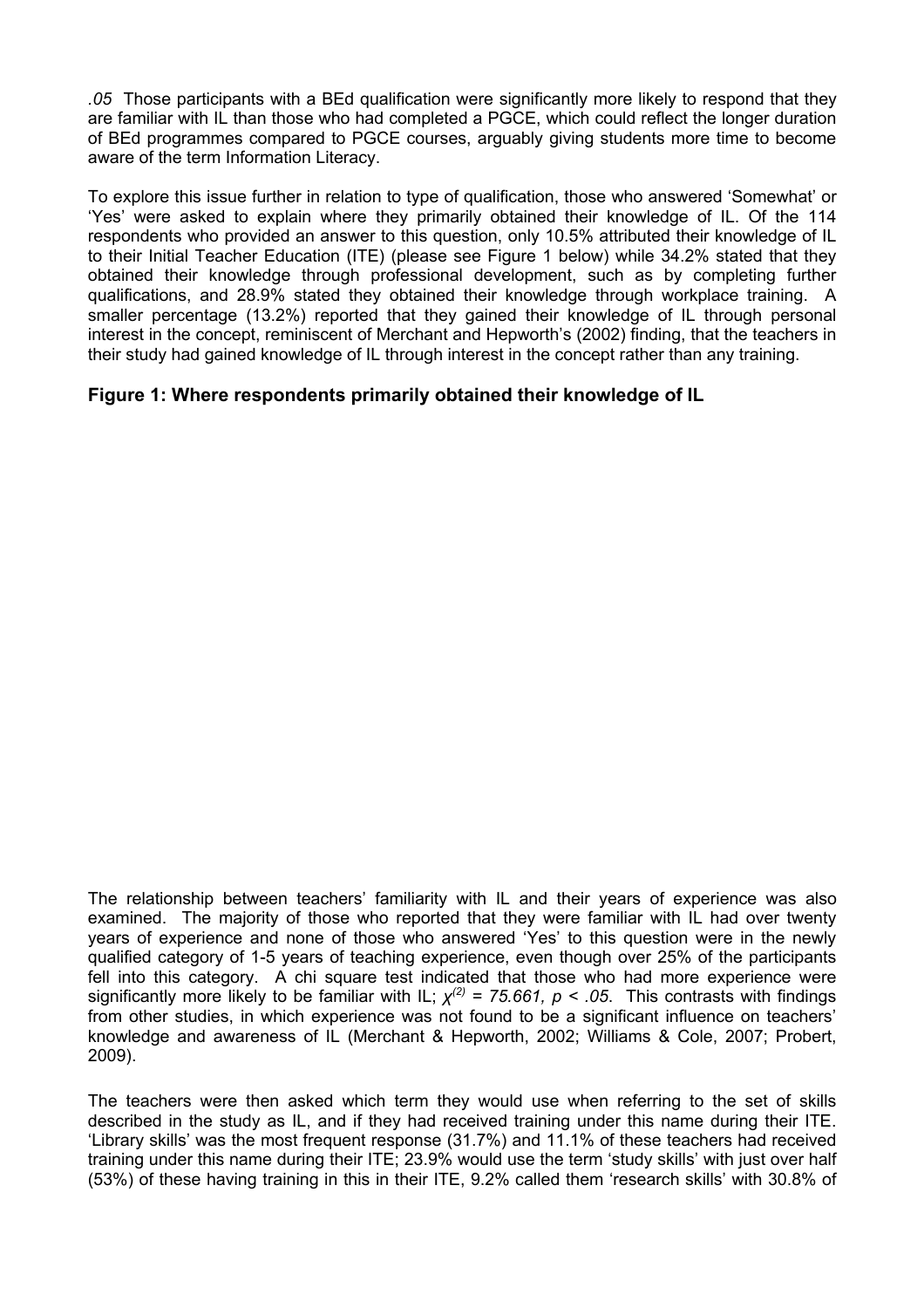these having training during their ITE. A further 7.7% referred to them as 'communication skills' and only 4.2% of respondents used the term 'IL skills'. This finding suggests that the name given to this kind of skills training leaves a lasting impression, as many respondents still referred to these skills in the way they were introduced to them.

## *6.2 Information literacy training*

The teachers were asked further about any instruction that was formally referred to as IL training during their ITE. The overwhelming majority of respondents (98.6%) answered 'No' to this question. These participants were then asked if they had been taught these skills under any other name or label, and a large majority of 87.8% again answered 'No'. The 12.2% who answered 'Yes' stated they did receive some IL training under a different name, such as research skills, study skills, library skills with a few individuals naming ICT skills training, library and study skills training and two respondents even named Performance Review and Staff Development (PRSD) training.

Only six (1.4%) of respondents stated that they had received formal IL skills training. When previously asked if they were familiar with IL, three of these respondents had answered 'Yes' and the other three commented that they were 'Not Sure'. When asked if they had any prior understanding of the concept all of these respondents answered 'Somewhat'. These findings suggest that in addition to a general lack of IL skills instruction on ITE courses, even when explicit instruction takes place, it may not be absorbed by students or they are not confident in their understanding of the concept. The range of ITE qualifications taken at different universities was explored but did not indicate a pattern of IL instruction taking place in some universities or on some courses more than others; instead there seemed to be a more general lack of effective instruction across the board.

## *6.3 Information literacy training in the workplace*

In relation to IL skills training in the workplace, again an overwhelming majority (95.1%) answered that they had not received any training referred to as IL at work. Some respondents (14.4%) stated that they had received training on these skills, but under a different name; three quarters of these had received study skills training in their schools, while 10% had received ICT skills training, 5% reported training on communication skills, and another 5% stated they had received study skills and communication skills training, with one individual reporting that they had received training on study skills, accelerated learning and thinking skills. This does provide evidence that some schools may be recognising the need for training in these skills but nevertheless a very small proportion, less than 5%, of the teachers surveyed reported receiving training referred to as IL training.

## *6.4 Awareness of information literacy*

The respondents were asked if they thought 'teachers generally' knew what IL was. Unsurprisingly, a large majority (87.3%) answered 'No' to this question, the most common reason being that there was no training provided on IL (20.2%). Some of these teachers referred specifically to a lack of training on IL during their own ITE:

*'Teacher training did not focus on it (IL) when I was at University. I have acquired the knowledge I have about it through study skills workshops ran in school and it is the same with other teachers.'*

A number of respondents (20%) mentioned a lack of IL training both during their ITE and in their workplace and a further 16% reported that there was not enough training for teachers on IL. A lack of time and funding for training was suggested by three respondents as the reason for a lack of knowledge of IL. These findings would tend to support the idea that teachers are unable to teach IL skills as they have little or no knowledge of the concept (Moore, 2002).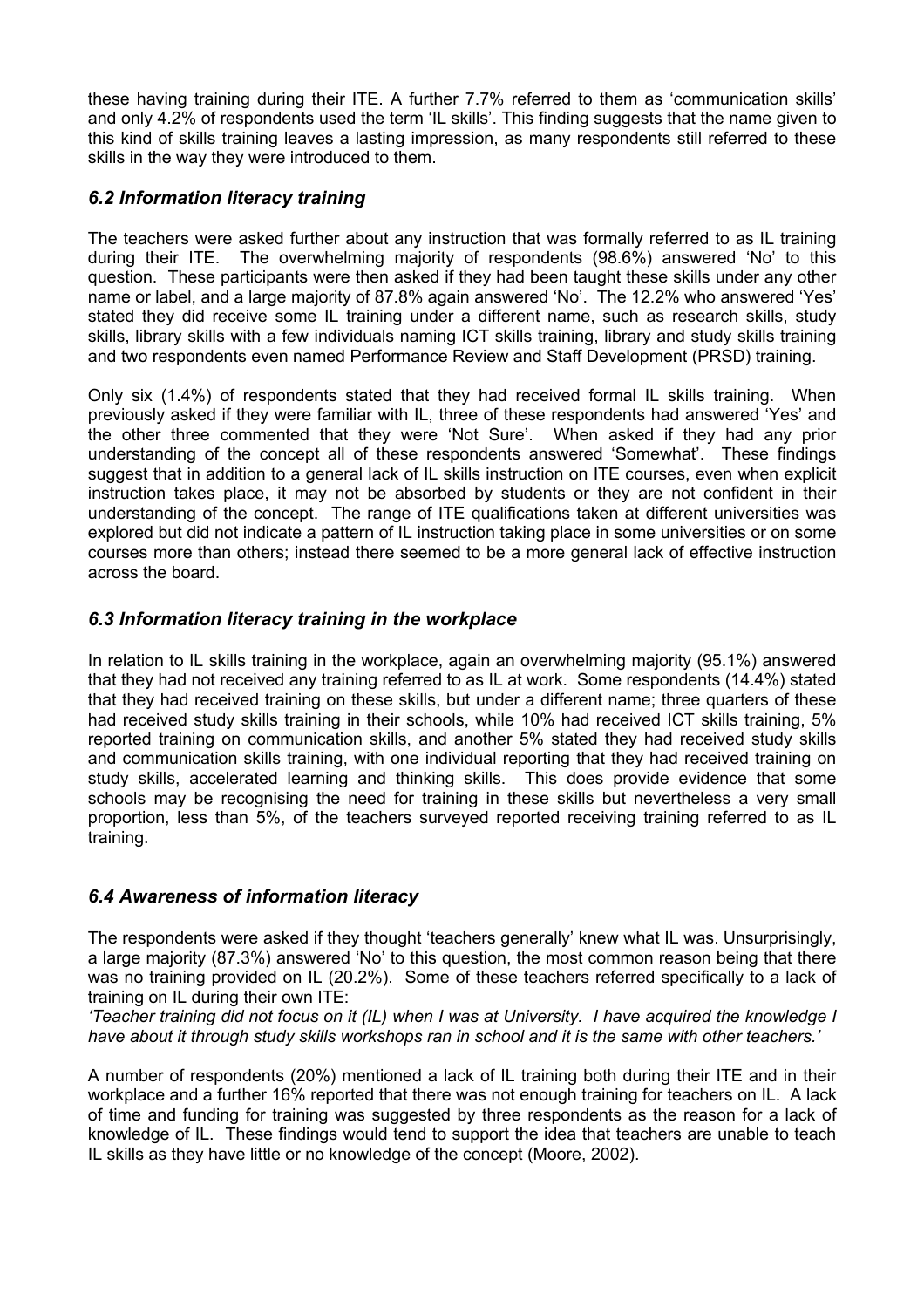Some respondents (16.1%) reported that they did not think teachers would know what IL was, simply because the term 'IL' is an unfamiliar one. Further emphasising this, 13.7% respondents answered that they had never heard of IL and/or did not know what it was before taking part in this study and thought this was the reason why teachers would not know what it was. Others (7.2%) thought IL would need to be referred to differently for teachers to understand it. A smaller percentage of the sample (4%) reported that teachers did not know what IL was because they would refer to these skills differently and call them something else other than IL. Of these, nine preferred the term library skills and six preferred study skills. Others (4.8%) reported that they thought that teachers would not know what IL was as they thought this was a new name for these skills: *'This seems to just be a newer term for traditional library skills? We know what library skills are but we wouldn't know what this means.'* A further 6.4% indicated that teachers did not know what IL was because it was not required or relevant in teaching. Nine teachers referred to the library in their answers, for example:

*'These seem to be more to do with the school library than us teachers.'*

These findings demonstrate clearly that the vast majority of teachers in this study thought that other teachers were unaware of IL for many different reasons, with the most common reason suggested being a lack of training during teacher education, although a variety of other possible explanations were suggested, such as a lack of workplace training, the terminology and the strong association of IL with the library.

### *6.5 Information literacy skills assessment*

The questionnaire also included four questions designed to provide a basic assessment of the IL skills of the sample teachers. Twelve respondents exited the online survey at this stage; the total number of respondents from this point was 414. First of all, a reference to a chapter in a book was presented and the teachers were asked to identify which kind of reference it was; only 33.3% correctly identified this as a book chapter. A reference to a journal article was presented next and 50.7% of teachers correctly identified this as a reference to a journal article. The third question asked the teachers for a maximum of four search terms they would use if they were performing a search for information on a comparison of education systems in France and Greece. The correct answer was any combination of 'France Greece Education Systems'. Only 21.6% answered the question correctly. The fourth question asked respondents to imagine they were preparing class notes on the Olympics and to identify which of the following sources could be included without a citation; an image of an athlete, facts read in a book that they have put into their own words, the date of the 22<sup>nd</sup> Olympic Games or facts from a webpage. The majority of respondents answered incorrectly, and almost half, 47.1%, thought that the answer was facts read in a book. Only 40.6% gave the correct answer (the date of the  $22<sup>nd</sup>$  Olympic Games). The majority of the respondents therefore answered incorrectly on three occasions.

The teachers were then asked about their own use of print and electronic resources. Overall, the majority of respondents (76.8%) reported that they felt very confident using print resources to retrieve information. Fewer respondents felt confident when using electronic resources to retrieve information (53.6%).

The teachers were also asked if they used Wikipedia and if so, for what. Half of the sample, 50% stated that they used Wikipedia for their own research, 26.1% responded that they did not use it. However, 23.9% stated that they both used Wikipedia and shared information from it with their students, suggesting lack of awareness of the potential of encountering inaccurate information on the site.

The final question in this section asked the teachers to rate their own IL skills. The majority of respondents rated their skills as 'Very Good' (44.1%) or 'Good' (42.6%), 8.8% rated their skills as 'Average' and a very small number of the teachers rated their skills as 'Excellent' (2.9%, 12). Only six respondents (1.5%) considered their skills to be 'Poor'. None of the teachers thought that their skills were 'Very Poor'.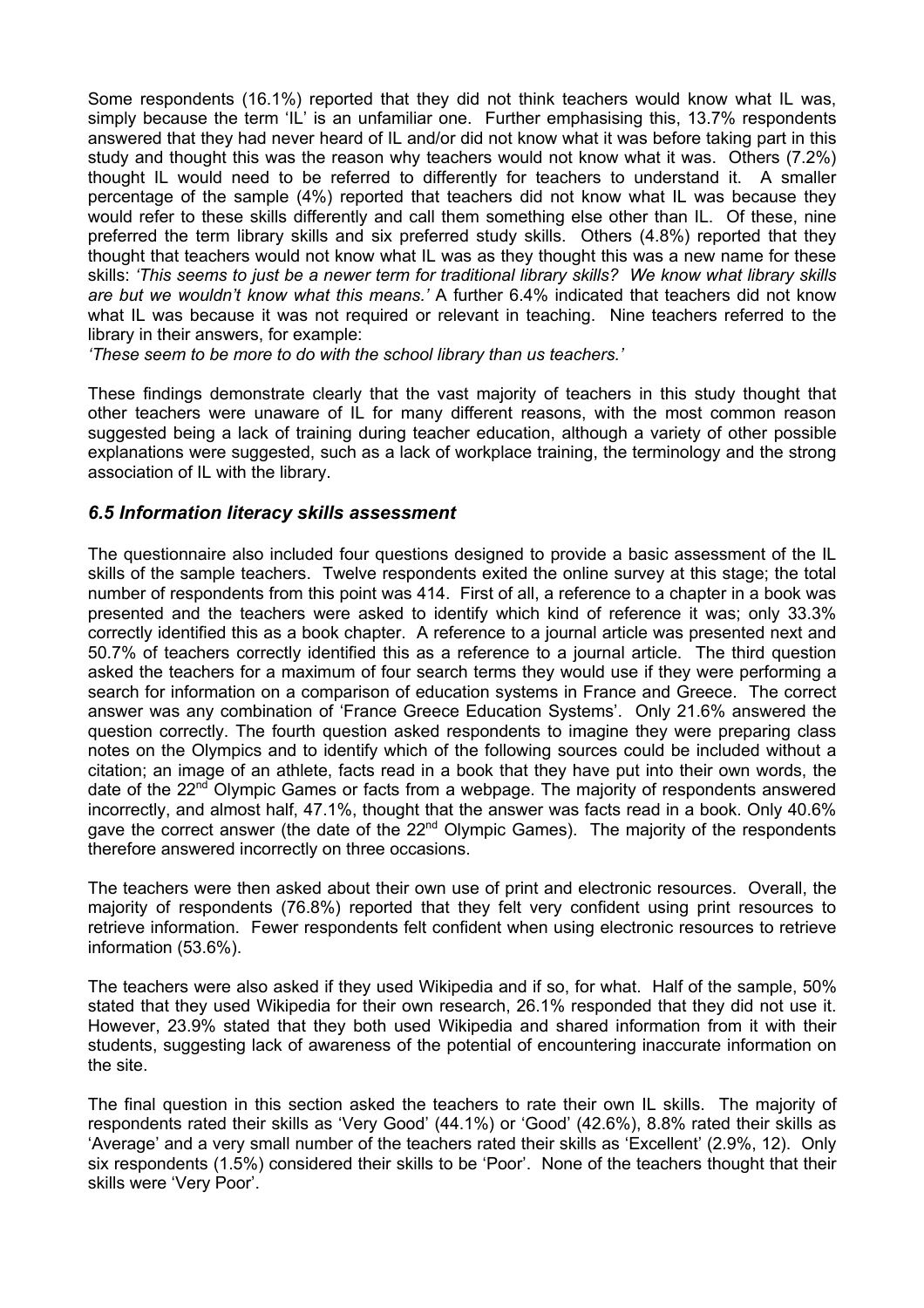Of the 2.9% (12) teachers who rated their own IL skills as 'Excellent', just six had received any kind of training they considered as being similar to IL skills training, while none had received any formal IL work based training or similar. Similarly, small numbers of those who rated their own IL skills as 'Very Good' had received formal IL training or similar. A cross tabulation comparing the respondents' test scores and their knowledge and familiarity of IL demonstrated that the majority of those who rated their skills as Excellent, Very Good, Good and Average scored less than 2/4 on the IL skills assessment (see Table 3 below). Somewhat surprisingly, a statistically significant relationship was found between participants' test scores and their self-ratings, with those who scored *lower* on the skills test being significantly *more* likely to rate their own skills more highly; *χ(2)= 55.003, p < .05*

| Rating/<br><b>Test Score</b> | Poor        | Average | Good | V Good | Excellent   | Total |
|------------------------------|-------------|---------|------|--------|-------------|-------|
| 0/4                          | 0           | 18      | 75   | 21     | 6           | 120   |
| $\frac{1}{4}$                | 3           | 9       | 39   | 57     | 3           | 111   |
| 2/4                          | 3           | 3       | 45   | 45     | 3           | 99    |
| $\frac{3}{4}$                | 0           | 6       | 15   | 36     | $\mathbf 0$ | 57    |
| 4/4                          | $\mathbf 0$ | 0       | 3    | 24     | 0           | 27    |
| Total                        | 6           | 36      | 177  | 183    | 12          | 414   |

### **Table 3: Respondents IL test scores and self-ratings**

As previously mentioned, the majority of the teachers surveyed answered incorrectly on three of the four basic IL skills assessment questions, suggesting that their IL skills are lacking and/or underdeveloped, and others have reported similar findings (Colaric et al., 2004; Lee et al., 2008). However, our findings also suggest a prevailing over-estimation of ability among teachers; those who rated their skills as 'Excellent' or 'Very Good' tended to score lower on the test than those who were less confident in their self-ratings. An over-estimation of ability has also been reported in the existing literature (Latham & Gross, 2007). For more on the Dunning-Kruger effect in education see Kruger and Dunning (1999). While the current study included only a very basic IL skills assessment, further research in this area is clearly warranted.

### *6.6 Views of information literacy in the Northern Ireland Curriculum*

The teachers were asked about their views of IL and the NI Curriculum. Almost half the sample (44.2%) reported that IL skills were included, but were not called IL, in the curriculum. Just over a third (34.8%) of the respondents were not sure if these skills were included in the curriculum, 20.3% thought that these skills were not included. Only three respondents (0.72%) thought that these skills were included and were referred to as IL skills. These findings are consistent with the review conducted of the NI Curriculum which found that IL is not explicitly mentioned, as well as with comments made by the teacher educators and other stakeholders during interviews as part of the wider study. Similar findings have been reported in the literature on teachers' views of IL in the curriculum in Scotland and England (Williams & Wavell, 2006).

The teachers were then asked if they thought that IL was addressed in their main subject. Nearly half of the sample (49.3%) thought that these skills were addressed in their main subjects but not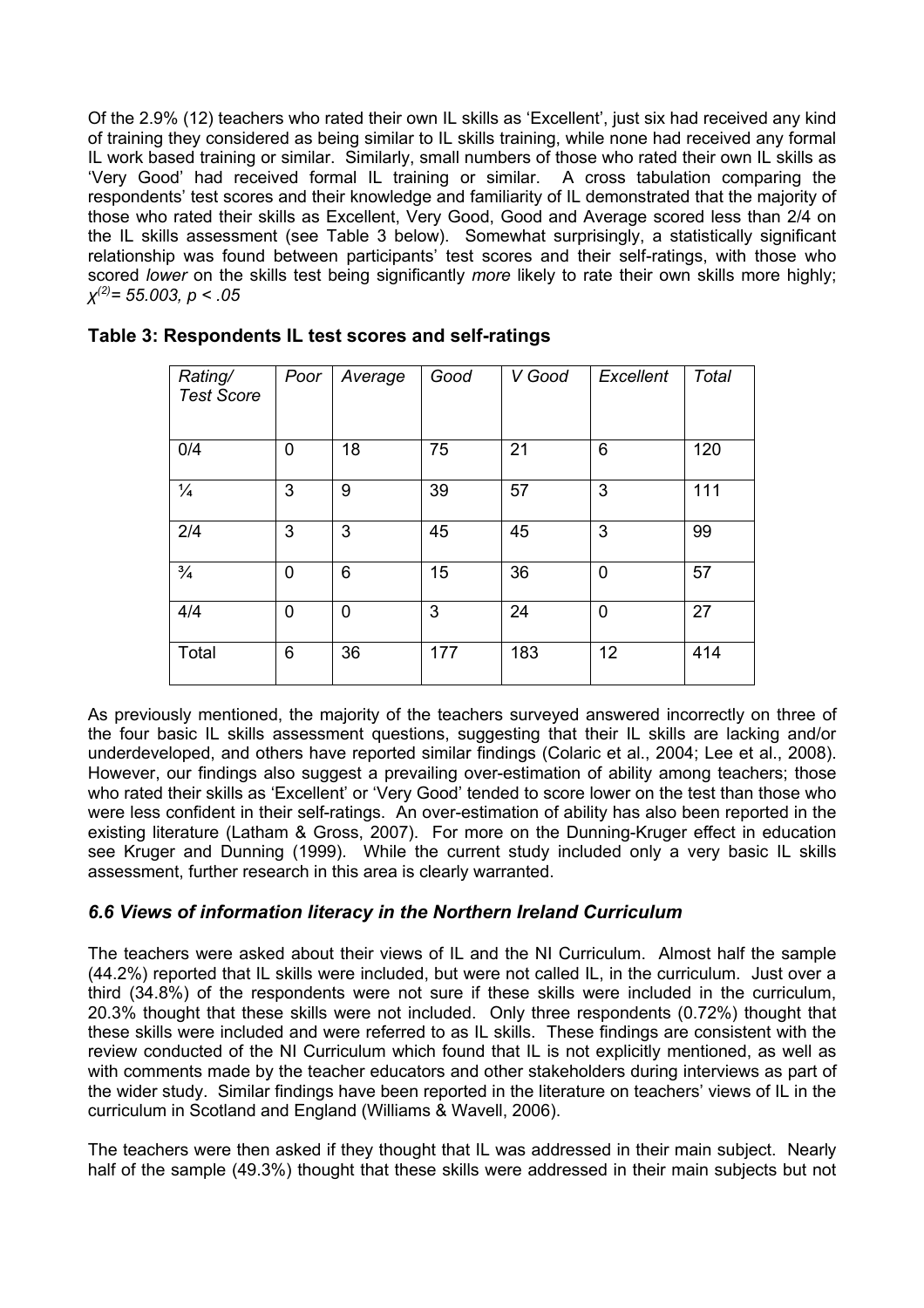called IL skills, and 47.1% stated that these skills were not addressed in their main subject. Just 2.9% were unsure and only five (0.72%) thought that these skills were addressed in their main subjects and called IL; analysis of the NI curriculum found no explicit mention of IL.

### *6.7 Information literacy and teacher practice*

The teachers were asked if they provided any kind of IL skills instruction to their students. A large majority (81.2%) of respondents answered 'No' to this question and the three most popular reasons given were that the school librarian did this, because the skills are not assessed and because they are too busy. These reasons have been reported in other research studies (Bucher, 2002; Korobili et al., 2011).

## **Figure 2: Reasons for not providing IL skills instruction**

Respondents were also asked if they encouraged or discouraged the use of specific types of resources in the classroom; 65.9% of respondents stated they did not, but almost a third (29.7%) reported that they did encourage their students to source information from specific types of resources, with 95.1% of these providing additional comments. The specific types of resources included books as well as the internet, trustworthy or reliable resources and a variety of sources. A few teachers reported that they instruct their students exactly where to find information, and/or encouraged the use of a particular source to augment information they provided. Only nine respondents commented that they only encouraged the use of information they themselves had provided.

These findings indicate a probable high level of reliance on the school librarian to provide IL skills instruction as well as highlighting the issues of teachers lacking time and being too busy to focus on these skills, and also choosing to focus on what is more explicitly assessed.

### *6.8 Spoon-feeding*

Considering the full set of free text responses to questionnaire items, 42 references to teachers spoon-feeding students were found. All of these comments referred to how the teachers provide students with the information they need, rather than encouraging them to access it themselves. Comments included:

*'Yes they get their information from the resource pack I give them at the start of the year.'*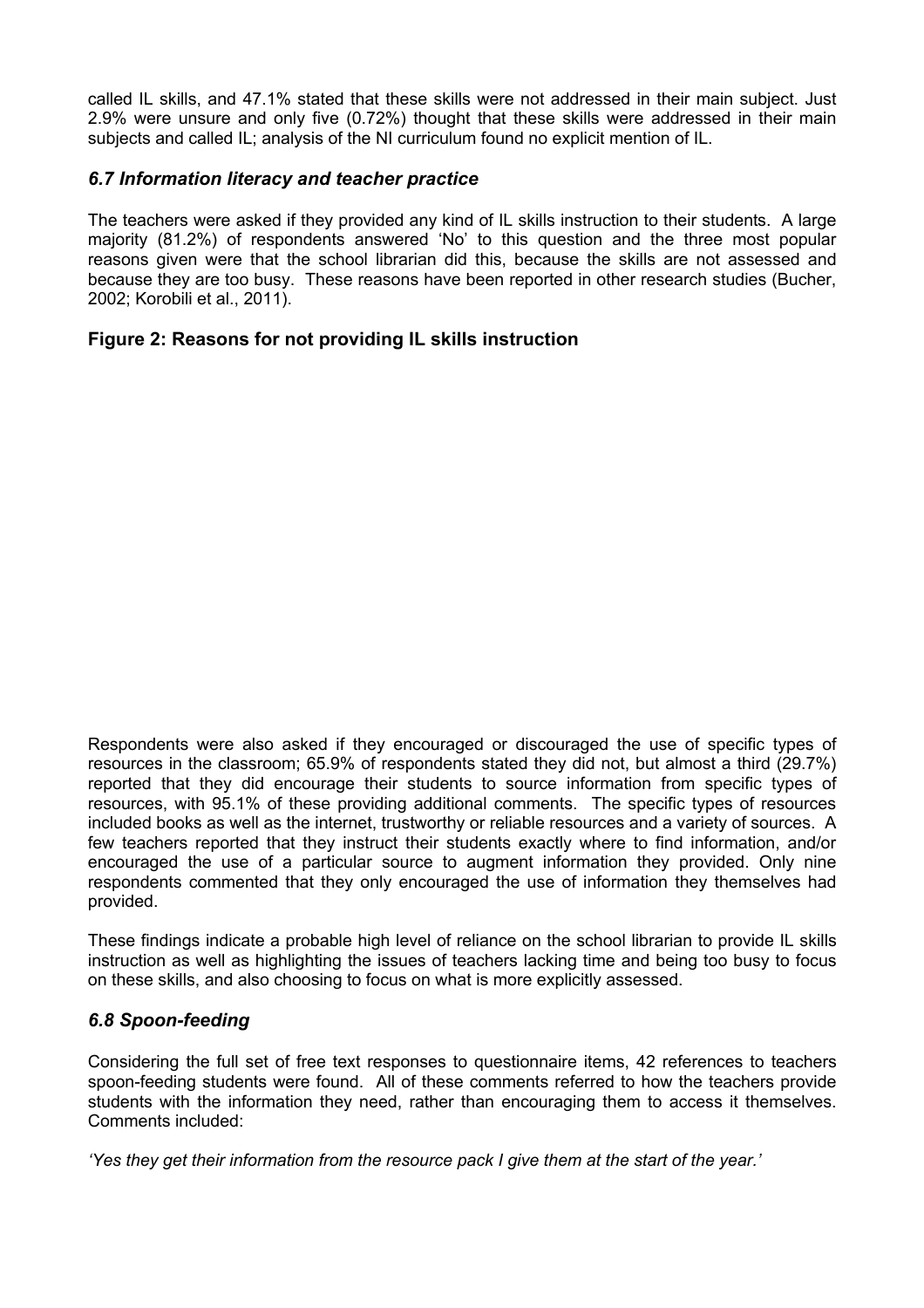### *'No they are given everything they need so they don't just 'Google' everything.'*

Given the particular emphasis on promoting active, enquiry-based learning as a learning experience at Key Stage 3 in the NI Curriculum (NI Curriculum, 2018a) and as part of independent and lifelong learning at Key Stage 4 (NI Curriculum, 2018b), these responses suggest that teachers may be limiting opportunities for students to develop their IL competences by spoonfeeding them instead of allowing them to find and evaluate information independently. This is consistent with evidence from existing research (Merchant & Hepworth, 2002; Probert, 2009; McKeever, 2012). These findings can certainly be linked to the systematic challenges teachers face; increasing pressure to ensure students achieve good grades in an assessment focused system, the associated workload, administrative burden and lack of time. For some teachers, consequences of these challenges may include provision of information to their students instead of encouragement to find it, to the detriment of development of IL skills particularly at Key Stage 3 (Ofsted, 2015).

## *6.9 Evaluation of students' skills*

Participants were asked what they generally thought of their students' IL skills. A small majority of respondents (51.4%) thought that their students were 'as skilled as you would expect them to be' and this perhaps helps to explain why teachers are not providing IL skills instruction. Probert (2009) discussed the assumptions underlying teachers' failure to provide IL skills instruction, which included assuming students are already skilled or that someone else would do it. While 39.1% of respondents reported that their students were 'less skilled than you would expect them to be', only 9.4% thought they were 'more skilled than you would expect them to be'. The next questions asked the teachers how they thought students *should* develop their IL skills. The most common answer provided was that the teachers thought that their students should develop their skills with the help of their school librarian (28.3%), 17.4% thought they should do so independently and 11.6% thought they should develop their skills with the help of teachers. Interestingly, however, 21.7% of respondents thought that teachers *and* the school librarian should help develop their IL skills.

A small number of respondents (2.9%)provided 'Other' answers, such as that students should develop their IL skills both independently and with the help of the school librarian, or that students should develop their skills in primary school and at home and or in Learning for Life and Work  $(LLW)^3$  classes (one respondent was unsure).

The next questions focused on who has, and who should have, the responsibility for providing IL skills instruction in schools. The most common answer was that school librarian is responsible (44.9%), while 18.1% thought this was the responsibility of both the teacher and the school librarian, with only 10.9% reporting that IL skills instruction is the responsibility of the teacher. Over a quarter of respondents (26.1%) provided a variety of 'Other' answers; these included that students developed these skills independently, Learning for Life and Work, or ICT, or 'other' teachers should do it, that IL was unnecessary or no one was responsible, did not know or unsure who should do it, unsure but thought that their librarian was responsible. Only one teacher thought that the LLW teachers and the school librarian were responsible for this.

When asked who they thought *should* be responsible for providing this kind of instruction, the most common answer was that teachers *and* the school librarian should be jointly responsible for providing this kind of instruction (39.9%). Another 31.2% thought that school librarians should be responsible and 9.4% thought that teachers should be responsible. In the 1980s Liesener's (1984) report noted that 49.6% of teachers thought that librarians should be responsible for providing this instruction. This finding may suggest a slight change in opinion over the past three decades.

<sup>&</sup>lt;sup>3</sup> Learning for Life and Work was introduced to the NI Curriculum as an 'area of learning' after research indicated a need for closer links between the curriculum and developing skills and capabilities necessary for life and work (CCEA, 2016).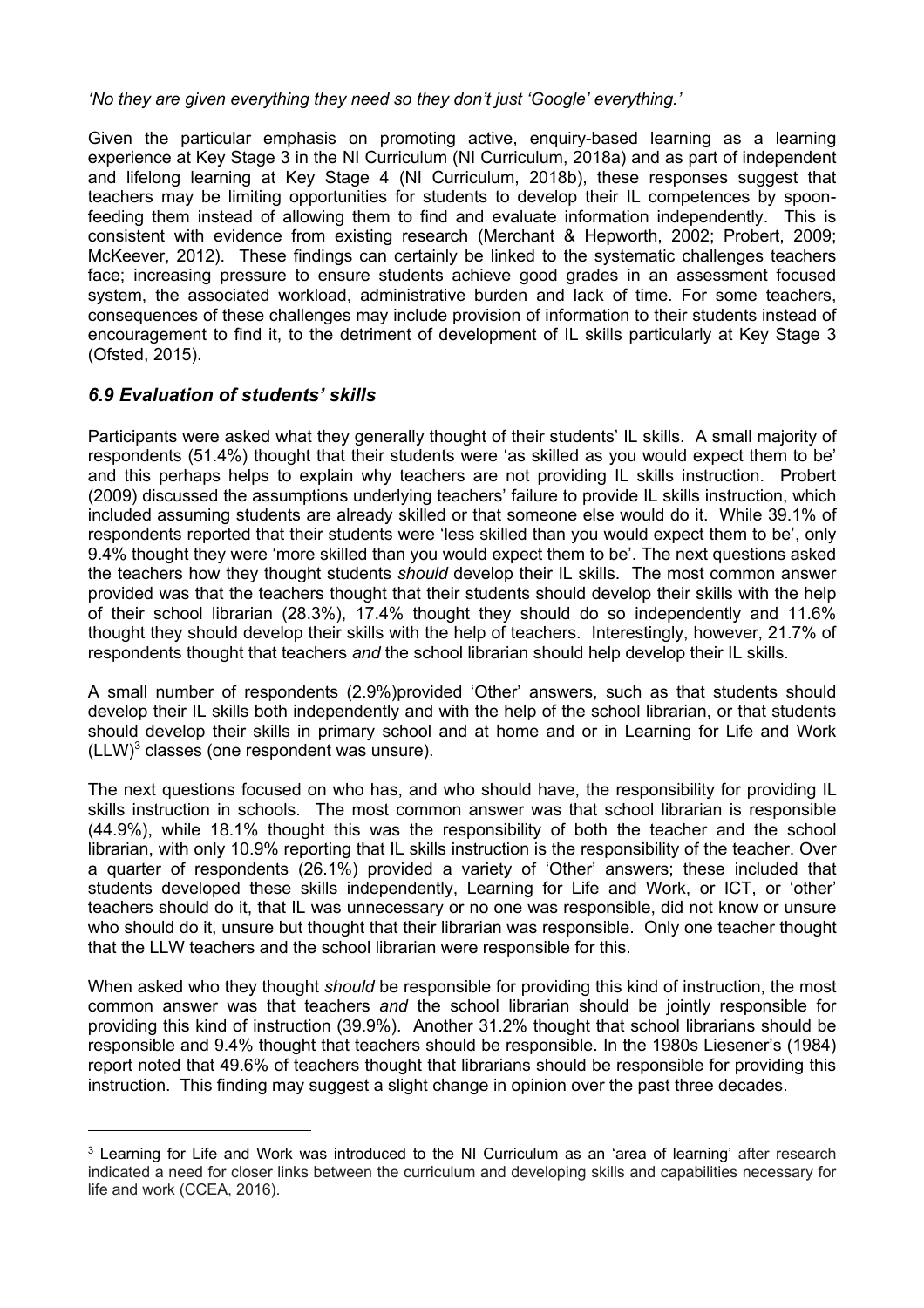Again, a substantial proportion of respondents (19.6%) provided 'Other' answers, broadly similar to those proffered in relation to who is responsible for IL instruction. It is notable, however, that so many teachers thought that teachers and librarians should be providing IL instruction, yet so few reported that they provided this themselves. As mentioned earlier, the main reasons provided for this were that they were too busy, that the librarian does it and that these skills are not assessed. Teachers' views on how this instruction should be provided clearly contrast sharply with their own practices, perhaps indicating a desire to engage coupled with competing demands which hinder any change in classroom practice.

### *6.10 Discussing information literacy*

An overwhelming majority of 97.1% of teachers reported that they had never discussed IL with their school librarian. The few who answered 'Yes' were asked who had initiated the conversation, and all twelve of these (2.9%) stated that their school librarian had started the conversation. The teachers were then asked if anyone else in their workplace had ever discussed IL. Of the 408 respondents who answered this question; 94.8% answered 'No'. Clearly IL is not currently a 'hot topic' of discussion in schools, between teachers, or between teachers and librarians.

## **7. Discussion**

It was deemed necessary to define the term IL in the information sheet provided to teachers at the outset of the research, so it is no surprise that our findings are consistent with existing literature in confirming a general lack of knowledge and awareness of IL amongst secondary school teachers in NI. This may be attributed, at least in part, to a lack of training during ITE and also subsequently in Continuous Professional Development (CPD) in the workplace. When asked about this, the majority of respondents stated that they were not familiar with IL prior to participating in this study and only a very small number of those who stated that they were already familiar with IL attributed this to their ITE, with slightly more having cited CPD as the source of their familiarity. This indicates a lack of effective training in IL for teachers during their ITE.

Respondents regarded themselves as typical, as they thought that teachers in general would not be familiar with IL, and again the most frequent reason suggested for this was a lack of training. This reflects their personal experiences, as an overwhelming majority of the participants had not received any formal IL training during their own ITE, or any training which they considered as similar. These findings echo those of Lee et al. (2012) who also reported a lack of IL training on teacher education programmes and that the teachers they surveyed felt unprepared to teach IL.

As no pattern emerged of IL instruction evident in some ITE courses but not in others, it seems there is a general lack of IL skills instruction in ITE throughout the UK and NI; certainly pre-service teachers do not seem to recognise IL skills in the content of their training. In terms of CPD, the majority of teachers had not received any work place training that was labelled as IL, but a small proportion reported receiving similar training under another name, such as study skills training, ICT skills training, communication skills training and so on. This highlighted that shortcomings in terms of initial training are not remedied by CPD training made available to teachers in their workplaces. Moreover, the range of terms used to refer to IL skills in schools emphasises the differences in the terminology used in the LIS and the education sectors.

The terminology was a suggested reason for teachers' unfamiliarity with IL and was the second most frequent answer cited in response to why teachers in general would not be familiar with the label and might think of these skills under different names. Williams et al. (2014) similarly reported that the terminology associated with IL is not well known known in other sectors and that other terms are often used to refer to the concept. Smith (2013) noted that confusion around the term 'IL' emerged as the main theme in her study on teachers' understandings of the concept. As mentioned earlier, the terminology used in this study was given careful consideration and by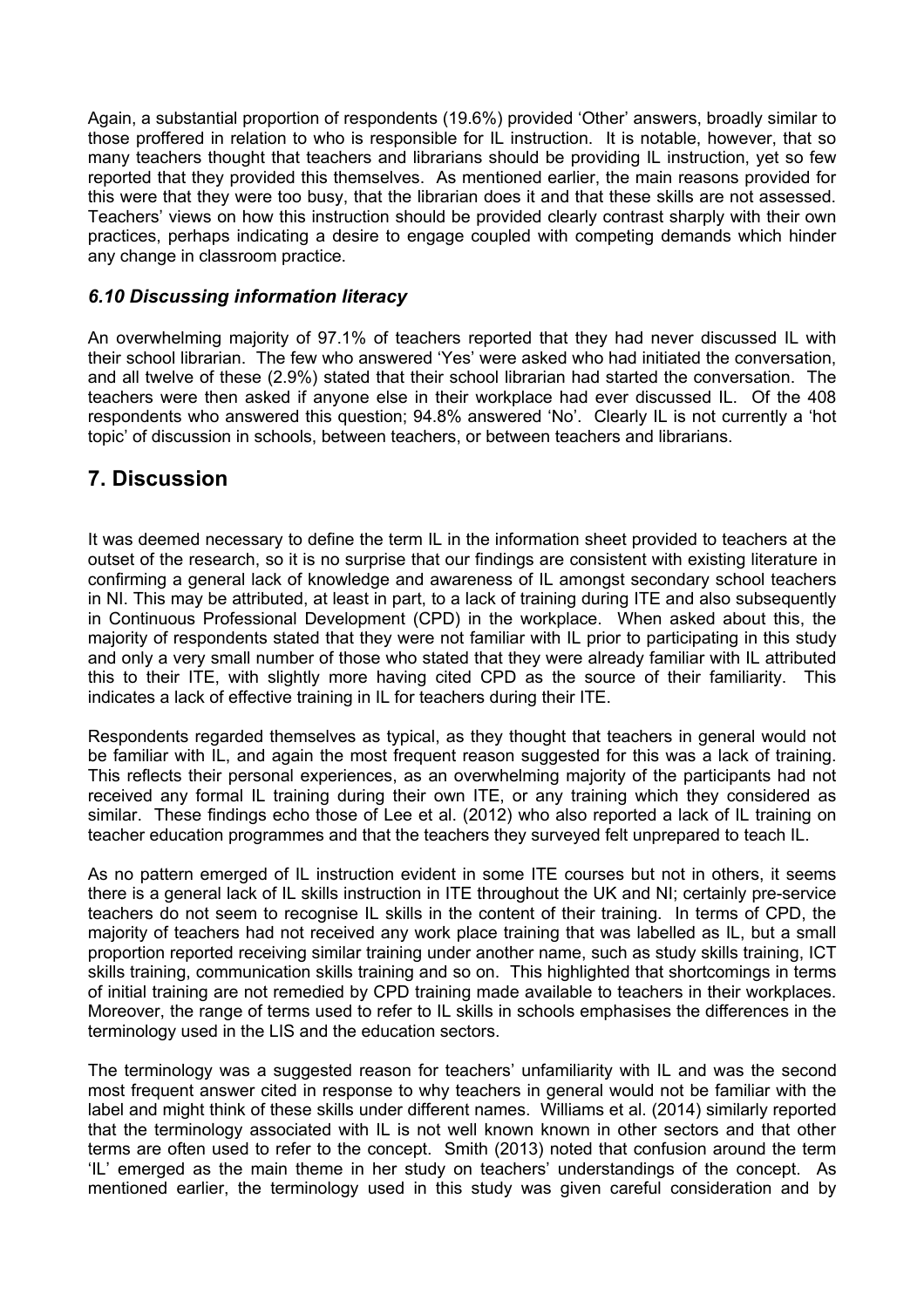referring to the concept in this way, the difference in how these skills are understood by teachers was highlighted throughout the study.

The choice of the term IL meant that participants in the study were prompted to talk about the differences in the terminology used in different settings. Findings indicate that in schools in NI, teachers have a variety of different names for IL and think of the concept in different ways. One influence on this appears to be how the skills were introduced, as many teachers were still using the terminology that had been used in their own ITE. For example, those who had received 'library skills training' or 'study skills training' continued to refer to IL in this way. While teachers cannot be expected to be aware of the terminology of IL prevalent among librarians, they nevertheless should be aware of the importance of these skills for themselves and their students. The current findings provided evidence to suggest that they generally were not familiar with the concept and had little or no knowledge of it prior to participating in this study.

The absence of the term IL in the NI Curriculum is highly relevant; while it was concluded that the concept does not feature prominently in the curriculum, the problem more specifically may lie within individual subject content and the fact that IL skills are not overtly assessed. Teachers are under pressure to meet curriculum requirements and expectations relating to grades and performance, a lack of time further exacerbates the problem and results in negative practices such as spoon-feeding, which effectively deprives students of opportunities to develop IL skills in the classroom. The curriculum neither encourages teachers to fully recognise and/or become aware of IL, nor provides the impetus of assessment to encourage them to address it in the classroom.

A number of theoretical, practical and policy implications can be derived from this research. First, teachers are not in a position to provide IL skills training if they themselves do not possess knowledge of IL and developed skills. A lack of skills has been highlighted in other studies which have referred to the detrimental effect this has on teacher practice and IL skills instruction in schools (Asselin & Lee, 2002; Stockham & Collins, 2012). Our findings suggest that the majority of the sample possessed underdeveloped IL skills, but also that they overestimated their information literacy (in some cases, massively so). Initially, library anxiety theory and a lack of confidence were suggested to explain a lack of IL skills; it was thought that one of the reasons for teachers' lack of skills could be that they experienced feeling of anxiety and uncertainty when seeking, accessing, evaluating and using information, and that they would avoid asking for help as they feared revealing their inadequate skills. Instead, most of the respondents in this study exhibited misplaced confidence in their IL proficiency by rating their own skills as good, very good or excellent. This finding therefore challenges the suggestion that a lack of teachers' IL skills may be due to lack of confidence leading to avoidance (Moore, 2002; Mokhtar & Majid 2006; Probert, 2009).

The responses to the IL skills assessment section of the questionnaire, which provided only a very basic assessment, rather shockingly demonstrated very limited skills, with the majority of participants answering three out of four questions incorrectly. This finding is congruent with those in other studies (Korobili et al., 2011; Lee et al., 2008). A statistically significant relationship was found between the respondents' test scores and how they rated their skills, with those who rated their skills highly being more likely to score poorly on the assessment, suggesting an overestimation of skills and abilities. Similar results have been reported in the existing literature (Latham and Gross, 2007; Korobili et al., 2011).

The lack of developed IL skills also has negative connotations for teachers' professional practice. As well as not being able to provide IL skills instruction, teachers will not be able to properly engage in CPD if they are not information literate. There is a government expectation that teachers inform and improve their practice, but other studies have found that a lack of IL skills may limit the use of research information (Williams & Coles, 2007). It is important therefore that teachers are information literate for their own professional development as well as for their students.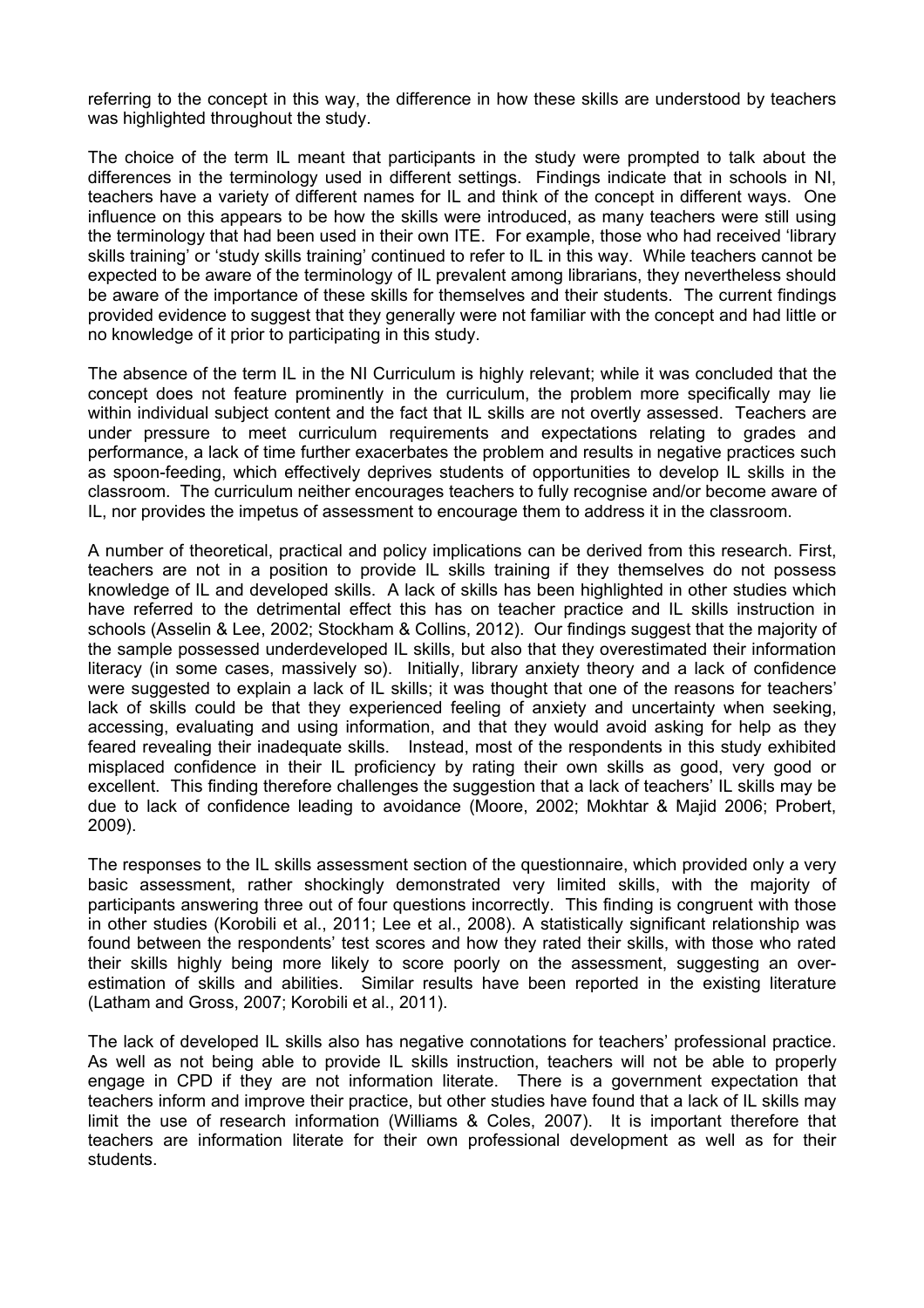## **8. Conclusion**

This survey of a sample of post-primary school teachers in NI generally found that they are not familiar with the term IL, and that they think a lack of training along with unfamiliar terminology are reasons for widespread lack of knowledge of the concept amongst teachers. The majority of survey respondents did not provide IL skills instruction or collaborate with their school librarian, despite a significant proportion believing that IL should be taught by teachers *and* librarians. They believed IL is included in the curriculum but that this terminology is simply not familiar to teachers. However, despite generally robust confidence in their own IL skills, when these were tested not only were many of the sample unable to respond correctly to very basic IL questions, but there was a statistically significant association found between lower scores and higher self-rated IL skills. This finding suggests that overconfidence, rather than anxiety leading to avoidance, may be a barrier to teachers improving their IL skills. This is a matter of considerable concern; without these skills teachers are unlikely to be competent to develop them in students.

This study has confirmed that IL is not a well-known concept in the education sector and the profile of IL skills as important lifelong learning skills in this field needs to be raised, particularly amongst teacher educators and teachers so that they and their students benefit from effective instruction and leave school possessing developed IL skills. The majority of the teachers who participated in this study reported receiving no training that could be identified as IL during their ITE or in subsequent CPD. Moreover, the sample identified lack of assessment as one of the barriers to teaching IL, along with lack of time and the belief that IL was the responsibility of the librarian. Clearly, explicit reference to IL in the curriculum and assessment of IL skills might provide the impetus for teachers to address IL in the classroom, but the practice of 'spoon feeding' seems to be well established and may militate against progress on this matter.

This research also raised issues which signal other possible lines of enquiry; further investigation into teacher practice regarding the teaching of IL skills in the classroom, the working relationship between school librarians and teachers, further investigation of teachers' views of the NI Curriculum, students and IL on ITE courses and the place of IL in early years and primary education.

Overall, this research has provided insight into the views and practice of secondary school teachers in terms of IL and these findings are significant as so few studies on the IL skills of teachers and their awareness of IL have been conducted worldwide. They provide insight into how skilled these teachers were in terms of IL and how proficient they consider themselves to be.

These findings have addressed a significant gap in the research in this area, and they are the first of their kind in NI. There is evidence in the literature that IL is critical for student learning and that teachers have a role in developing student IL skills, but to do this they first need to develop their own competences. Clearly they are not receiving enough support for this during their ITE. As well as including IL in ITE programmes and in CPD opportunities for teachers, IL should be included in a more explicit way in the NI Curriculum. In addition, an IL strategy and/or framework for NI, as exists in other countries, would undoubtedly be hugely beneficial in addressing these issues, thereby promoting the concept to the benefit of teachers and students.

## **9. Funding**

This work was supported by a PhD Studentship at Ulster University funded by the Department for Employment and Learning, Northern Ireland.

## **10. Acknowledgements**

The authors would like to thank Professor Linda Clarke, Ulster University for providing valuable feedback prior to the submission of the paper to the *Journal of Information Literacy.*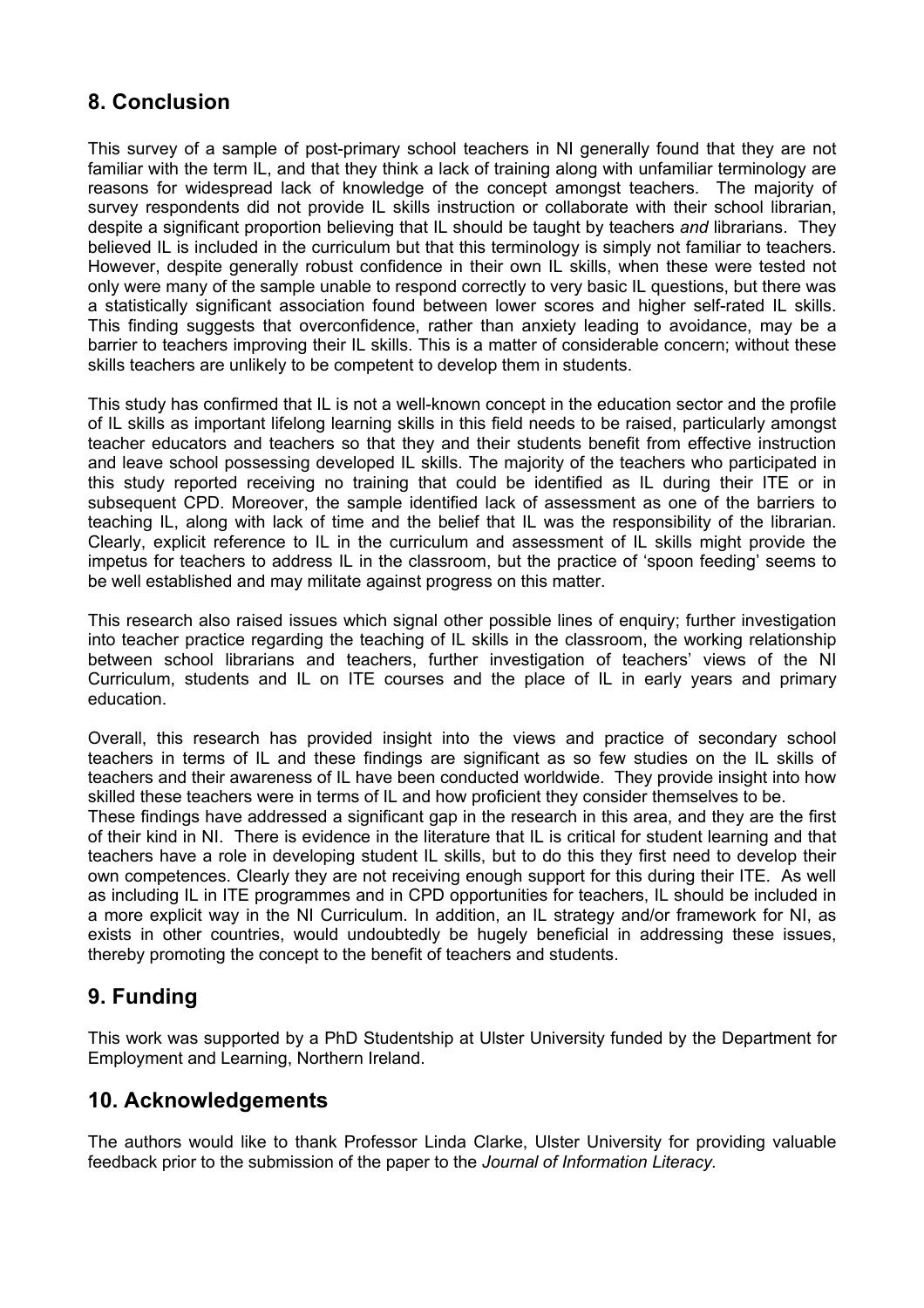## **References**

Asselin, M. & Lee, E. (2002). I wish someone had taught me: Information literacy in a teacher education program. *Teacher Librarian, 30*(2), pp.10-17.

Bucher, K. T. (2000). The Importance of Information Literacy Skills in the Middle School Curriculum, *The Clearing House,* 73(4), pp.217-220.

CCEA. (2016) Learning for Life and Work. Available online at: http://ccea.org.uk/curriculum/key\_stage\_3/areas\_learning/learning\_life\_and\_work (accessed 7 May 2019)

Cheuk, B. (2002). Information literacy in the workplace context: issues, best practices and challenges. *White paper prepared for UNESCO, the U.S. National Commission on Libraries and Information Science, and the National Forum on Information Literacy for use at the Information Literacy Meeting of Experts, Prague, The Czech Republic, 2002*.

Church, A. P. (2008). The instructional role of the library media specialist as perceived by elementary school principals. *School Library Media Research*, 11, pp.1-35.

CILIP. (2018). What is information literacy? Available online at: https://www.cilip.org.uk/news/421972/What-is-information-literacy.htm (accessed 7 May 2019).

Cunningham, V. and Williams, D. (2018) The seven voices of information literacy (IL), *Journal of Information Literacy*, 12(2), pp. 4-23.

Doyle, C. S. (1999). Information literacy in an information society. In K. Haycock (ed) *Foundations for effective school library media programs,* Englewood, CO: Libraries Unlimited, pp.97-100.

Griffin, M. (1981). *Study and information skills in the primary school*. London: British Library Research and Development Department, BLR&D Report number 5784.

Henczel, S. (2004). Supporting the KM environment: the roles, responsibilities and rights of information professionals. *Information Outlook*, 8(1), pp.13–19.

Herring, J. (1996). *Teaching information skills in schools.* London: Library Association Publishing.

Herring, J. (2011). *Improving students' web use and information literacy: A guide for teachers and teacher librarians.* London: Facet.

Hopkins, D. (1987). *Knowledge, information skills and the curriculum*. London: British Library Research and Development Department, Library and Information Research Report 46.

Irving, C. & Crawford, J. (2008). *A National Information Literacy Framework for Scotland: Skills for everyone* (Draft). Available online at: http://www.caledonianblogs.net/nilfs/files/2009/03/draftinformation-literacy-framework-1h.pdf (accessed 7 May 2019).

Jackson, C. & Mogg, R. (2005). Embedding information literacy into the curriculum. *Library and information update* 4 (1-2), pp.32-33.

Johnson, D. (1999). Implementing an information literacy curriculum: One district's story. *NASSP Bulletin, 83(605), 53-61*. Available online at: http://journals.sagepub.com/doi/pdf/10.1177/019263659908360509 (accessed 7 May 2019).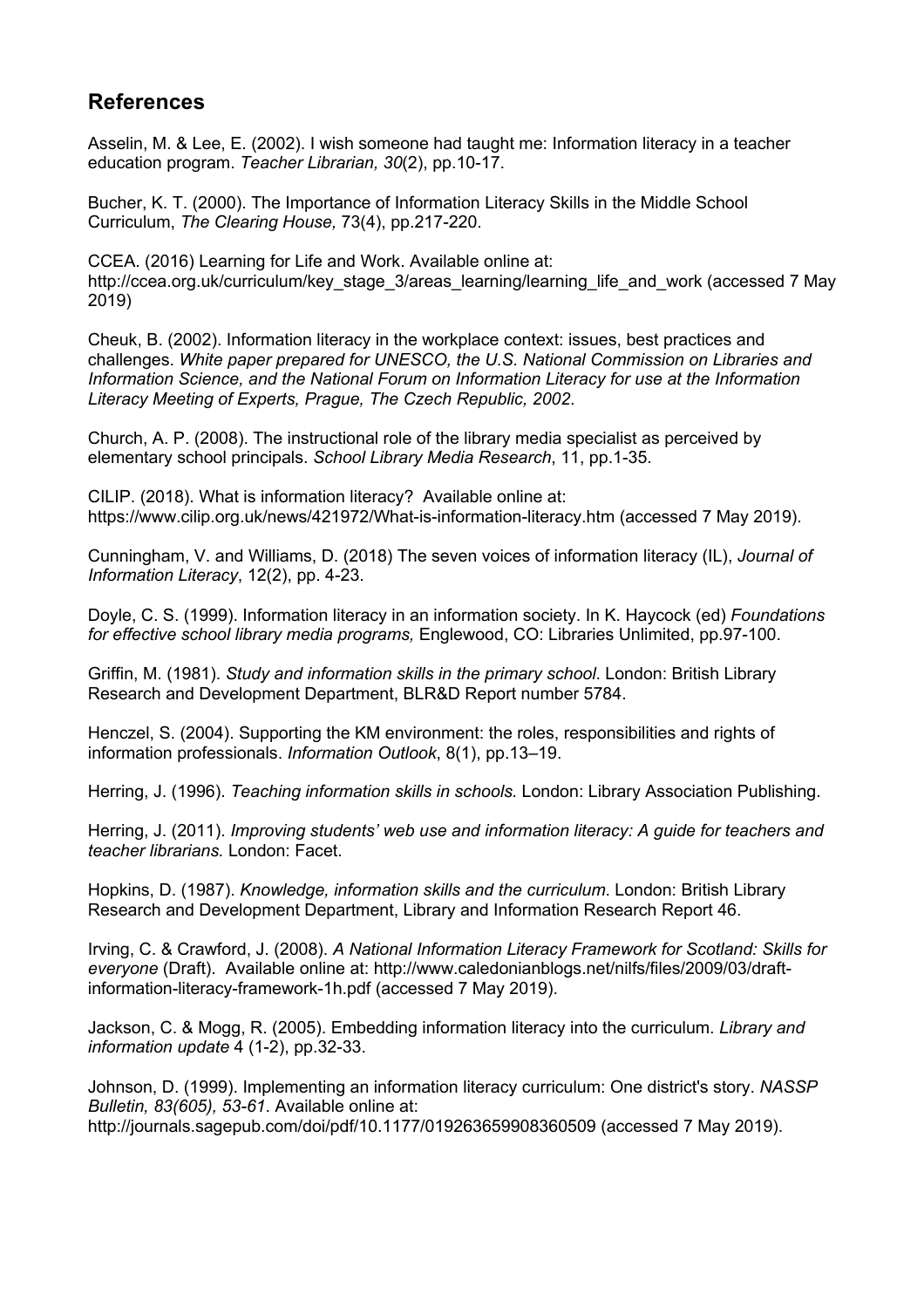Kimmel, S. C., Dickinson, G. K. & Doll, C. A. (2014). The cultural commons of teen literacy. In: M. Orey, S. Jones and Branch, R. (eds.) *Education Media and Technology Yearbook, Volume 38,*  Switzerland: Springer International Publishing.

Kirton, J. & Barham, L. (2005). Information literacy in the workplace. *Australian Library Journal*, 54(4), pp.365–376.

Korobili, S., Malliari, A., Daniilidou, E. & Christodoulou, G. (2011). A paradigm of information literacy for Greek high school teachers. *Journal of Librarianship and Information Science,* 43 (2), pp.78-87.

Kruger, J. and Dunning, D. (1999). Unskilled and unaware of it: how difficulties in recognizing one's own incompetence lead to inflated self-assessments. *Journal of Personality and Social Psychology*, *77*(6), pp. 1121-34.

Kuhlthau, C. (1993). A principle of uncertainty for information seeking. *Journal of Documentation*, 49(4), pp.339-355.

Latham, D. & Gross, M. (2007). *What they don't know CAN hurt them: Competency theory, library anxiety and student self-assessments of their information literacy skills.* Proceedings of the ACRL Thirteenth National Conference, March 29–April 1, 2007, Baltimore, Maryland, pp 277-286. Available online at:

http://www.ala.org/acrl/sites/ala.org.acrl/files/content/conferences/confsandpreconfs/national/baltim ore/papers/277.pdf (accessed 7 May 2019).

Latham, D., Gross, M. and Witte, S. (2013) Preparing teachers and librarians to collaborate to teach 21st century skills: The views of LIS and Education faculty. *School Libraries Research*, 16, pp. 1-23.

Latham, D., Julien, H., Gross, M. and Witte, S. (2016) Teacher and librarian collaboration to support high school science students: An exploratory study. *Library & Information Science Research*, 38(3), pp. 193-201.

Laverty, C., Reed, B., & Lee, E. (2008). The "I'm feeling lucky syndrome": Teacher candidates' knowledge of web searching strategies. *Partnership: The Canadian Journal of Library and Information Practice and Research*, 3, pp.1-19.

Lee, E., Reed, B. & Laverty, C. (2012). Preservice Teachers' Knowledge of Information Literacy and Their Perceptions of the School Library Program. *Behavioral & Social Sciences Librarian,* 31, pp.3-22.

McKeever, C. M. (2013). Information literacy skills in Year 14 pupils – are they ready for third level study? *Journal of Information Literacy*, 7(1), pp. 99-106.

McKeever, C., Bates, J. and Reilly, J. (2017). School library staff perspectives on teacher information literacy and collaboration. *Journal of Information Literacy*, 11(2), pp. 51-68.

Merchant, L. & Hepworth, M. (2002). Information literacy of teachers and pupils in schools. *Journal of Librarianship and Information Science,* 34(2), pp.81-89.

Moore, P. (2002). An analysis of information literacy education worldwide. White Paper prepared for UNESCO, the U.S. National Commission on Libraries and Information Science, and the National Forum on Information Literacy, for use at the Information Literacy Meeting of Experts, Prague, The Czech Republic. Available online at:

https://pdfs.semanticscholar.org/a3e2/d57f9de0903a2af140405f3162484926d3bf.pdf (accessed 7 May 2019).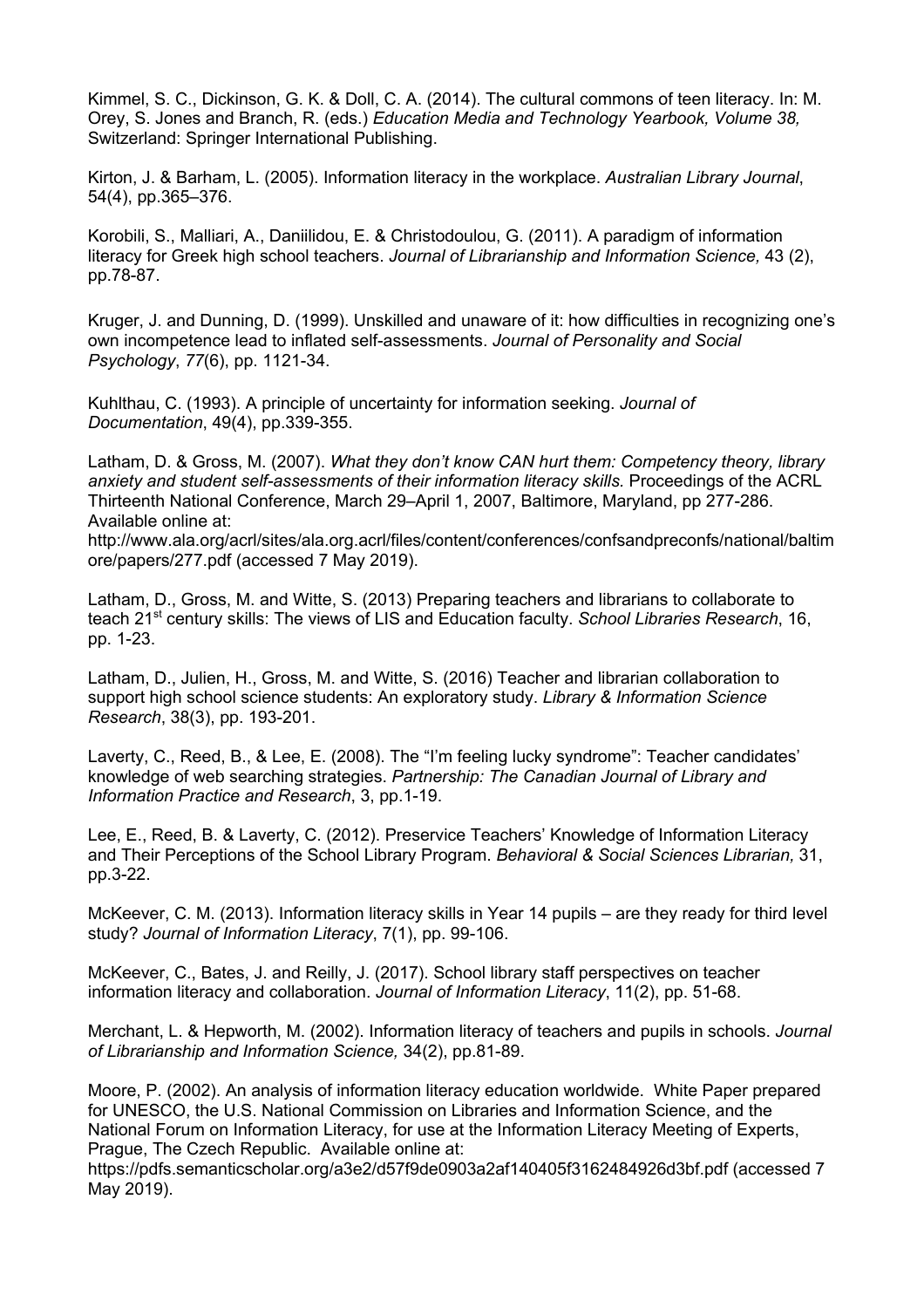NI Curriculum. (2018a). The "Big Picture" of the Curriculum at Key Stage 3. Available online at: http://www.nicurriculum.org.uk/docs/key\_stage\_3/bigpictureks3.pdf (accessed 7 May 2019).

NI Curriculum. (2018b). The "Big Picture" of the Curriculum at Key Stage 4. Available online at: http://ccea.org.uk/sites/default/files/docs/curriculum/area\_of\_learning/ks4\_bigpicture.pdf (accessed 7 May 2019).

Ofsted. (2015). *Key Stage Three: the wasted years?* Available online at: https://www.gov.uk/government/publications/key-stage-3-the-wasted-years (accessed 7 May 2019).

O'Sullivan, C. (2002). Is information literacy relevant in the real world? *Reference Services Review*, 30 (1), pp.7-14.

Probert, E. (2009). Information literacy skills: Teacher understandings and practice. *Computers and Education,* 53 (1), pp.24-33.

Reed, S. L. & Stavreva, K. (2006). Layering knowledge: Information literacy as critical thinking in the literature classroom. *Pedagogy,* 6 (3), pp.435-452.

Sandercock, P. (2016) Instructor perceptions of student information literacy: comparing IL models to reality. *Journal of Information Literacy*, 10(1), pp. 3-29.

Smith, C. (2003). *Information literacy: Classroom applications. ERIC Topical Bibliography and Commentary,* Bloomington, IN: ERIC Clearinghouse, (ED482398). Available online at: http://files.eric.ed.gov/fulltext/ED482398.pdf (accessed 7 May 2019).

Smith, J. K. (2013). Secondary teachers and information literacy (IL): Teacher understanding and perceptions of IL in the classroom. *Library & Information Science Research*, 35 (3), pp.216-222.

Streatfield, D., Shaper, S., Markless, S., & Rae-Scott, S. (2011). Information literacy in United Kingdom schools: evolution, current state and prospects. *Journal of Information Literacy*, 5(2), pp.5-25.

Williams, D. & Coles, L., (2003). *The use of research by teachers: Information literacy, access and attitudes*. Final Report on a study funded by the ESRC. Research Report 14, Department of Information Management, The Aberdeen Business School, The Robert Gordon University. Available online at:

http://citeseerx.ist.psu.edu/viewdoc/download?doi=10.1.1.488.3873&rep=rep1&type=pdf (accessed 7 May 2019).

Williams, D. & Coles, L. (2007). Evidence-based practice in teaching: An information perspective. *Journal of Documentation,* 63 (6), pp.812-835.

Williams, D. and Wavell, C. (2001). *The impact of the school library resource centre on learning*. Report on research conducted for Resource: The Council for Museums, Archives and Libraries. Library and Information Commission. Research Report 112. Research Report 9, School of Information and Media, Faculty of Management, The Robert Gordon University. Available online at: http://citeseerx.ist.psu.edu/viewdoc/download?doi=10.1.1.129.471&rep=rep1&type=pdf (accessed 7 May 2019).

Williams, D. & Wavell, C. (2006). *Information literacy in the classroom: secondary school teachers' conceptions.* Final report on research funded by Society for Educational Studies. Research Report 15, Department of Information Management, Aberdeen Business School, The Robert Gordon University. Available online at: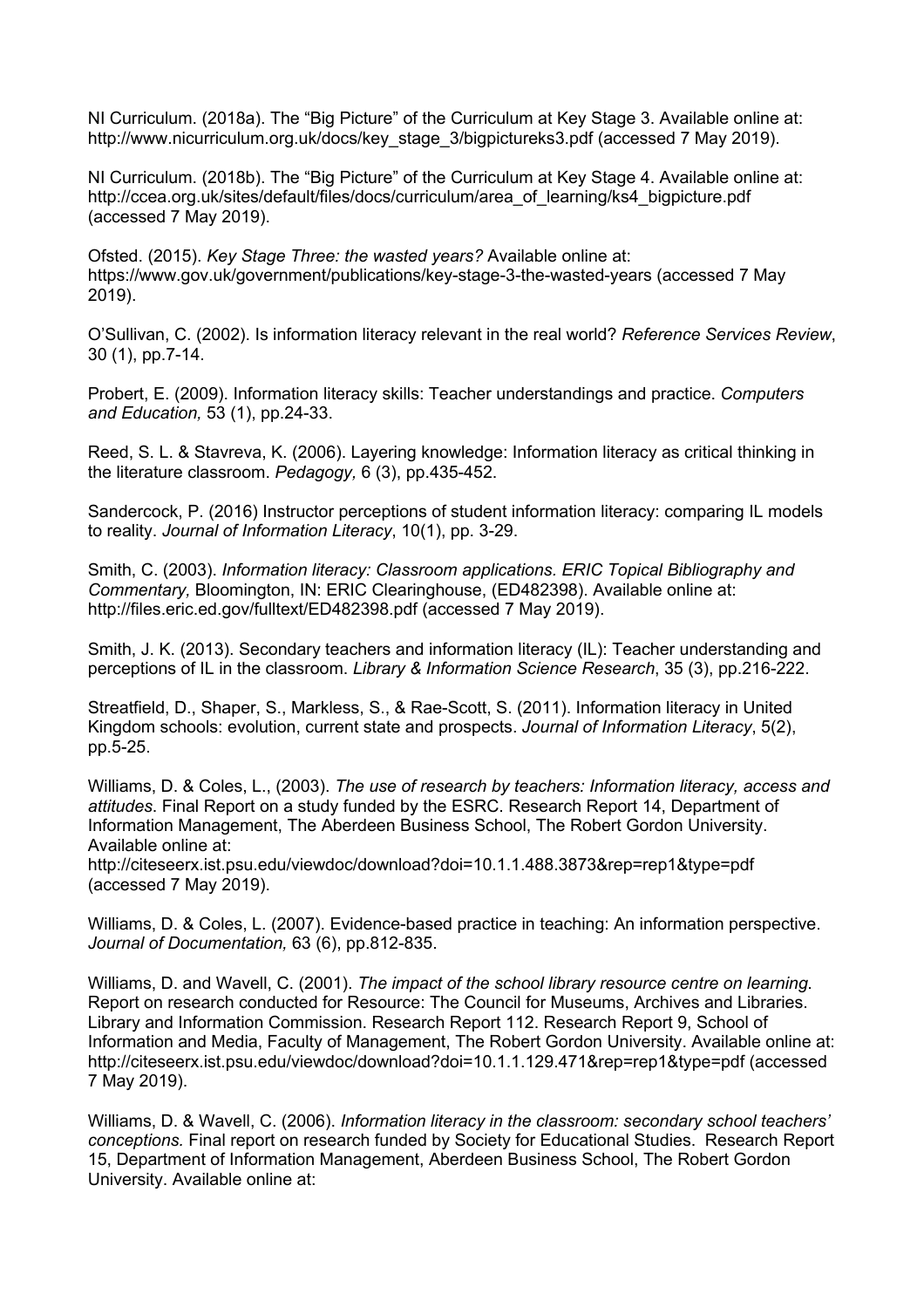https://openair.rgu.ac.uk/bitstream/handle/10059/42/SESfinalreportPDF17\_07\_06.pdf?sequence=1 &isAllowed=y (accessed 7 May 2019).

Zurkowski, P.G. (1974). *The information service environment: Relationships and priorities*. National Commission on Libraries and Information Science, Washington, D.C. National Program for Library and Information Services. Available online at: http://files.eric.ed.gov/fulltext/ED100391.pdf (accessed 7 May 2019).

## **Appendix: Questionnaire**

1. Welcome to My Survey

Thank you for participating in this survey. Please note that participation in this study is voluntary and you will

not be identified in any way.

**\*1. Please tick this box to consent to participate in this study and to acknowledge that you have read** 

**and understand the information sheet which was included in the email inviting you to take part in this** 

**study.**

I agree to take part in this study and I have read the information sheet

#### 2. Section A

**Background Information**

#### **\*2. How long have you been teaching for?**

1-5 years

6-9 years

10-19 years

20+ years

**\*3. What subject(s) do you teach? If more than one, please list your main subject first.**

**\*4. Which initial teaching qualification do you have?**

BEd

PGCE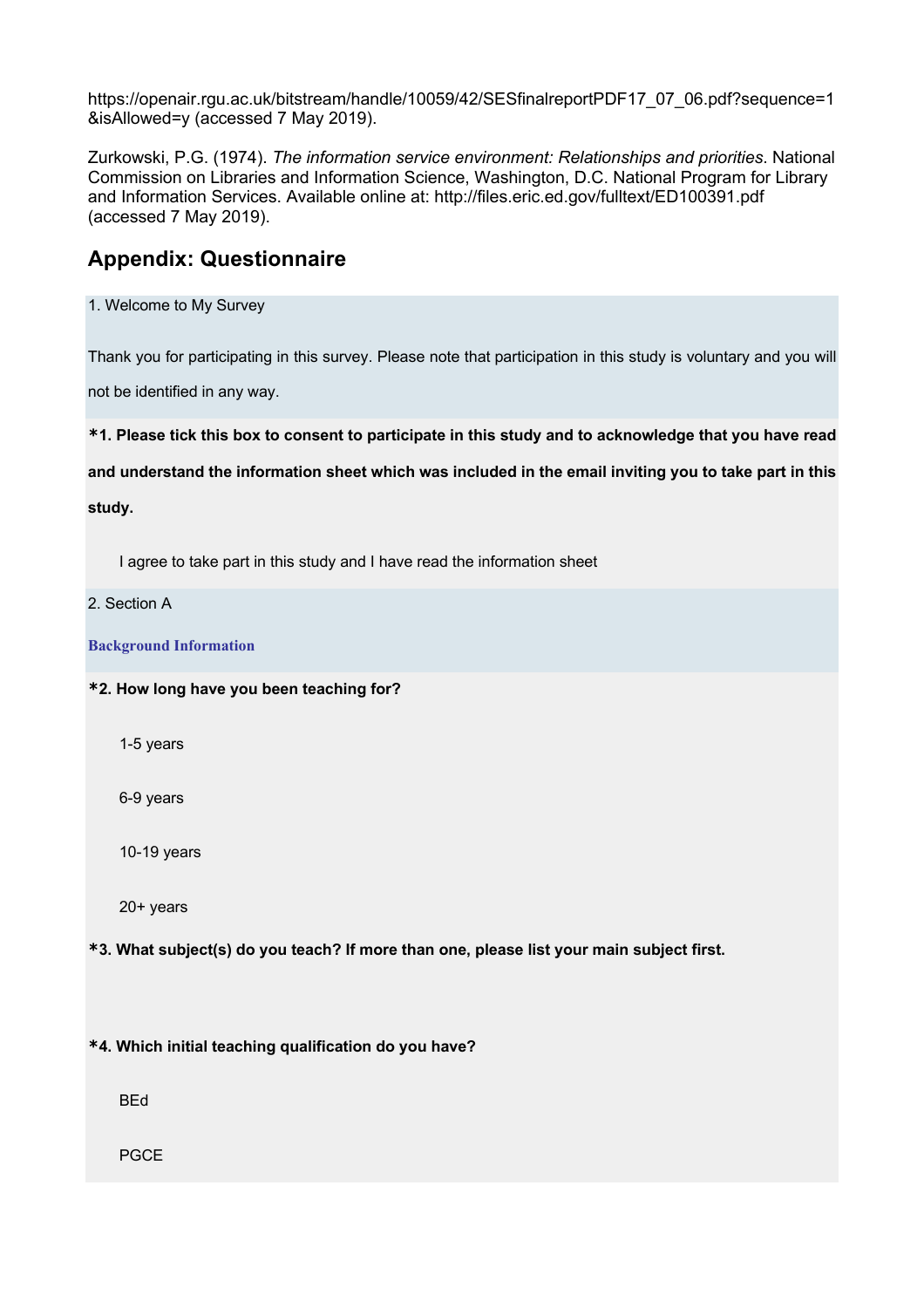Other (please specify)

#### **\*5. Where did you obtain your initial teaching qualification?**

Queen's University, Belfast

University of Ulster

Stranmillis University College, Belfast

St Mary's University College, Belfast

The Open University

Elsewhere (please specify)

#### **\*6. What type of school do you currently work in?**

Voluntary Grammar

Controlled Grammar

Maintained Secondary

Controlled Secondary

Integrated

Other (please specify)

#### 3. Section B

**Information Literacy and You**

**\*7. Prior to reading the information sheet, were you familiar with the term 'information literacy?**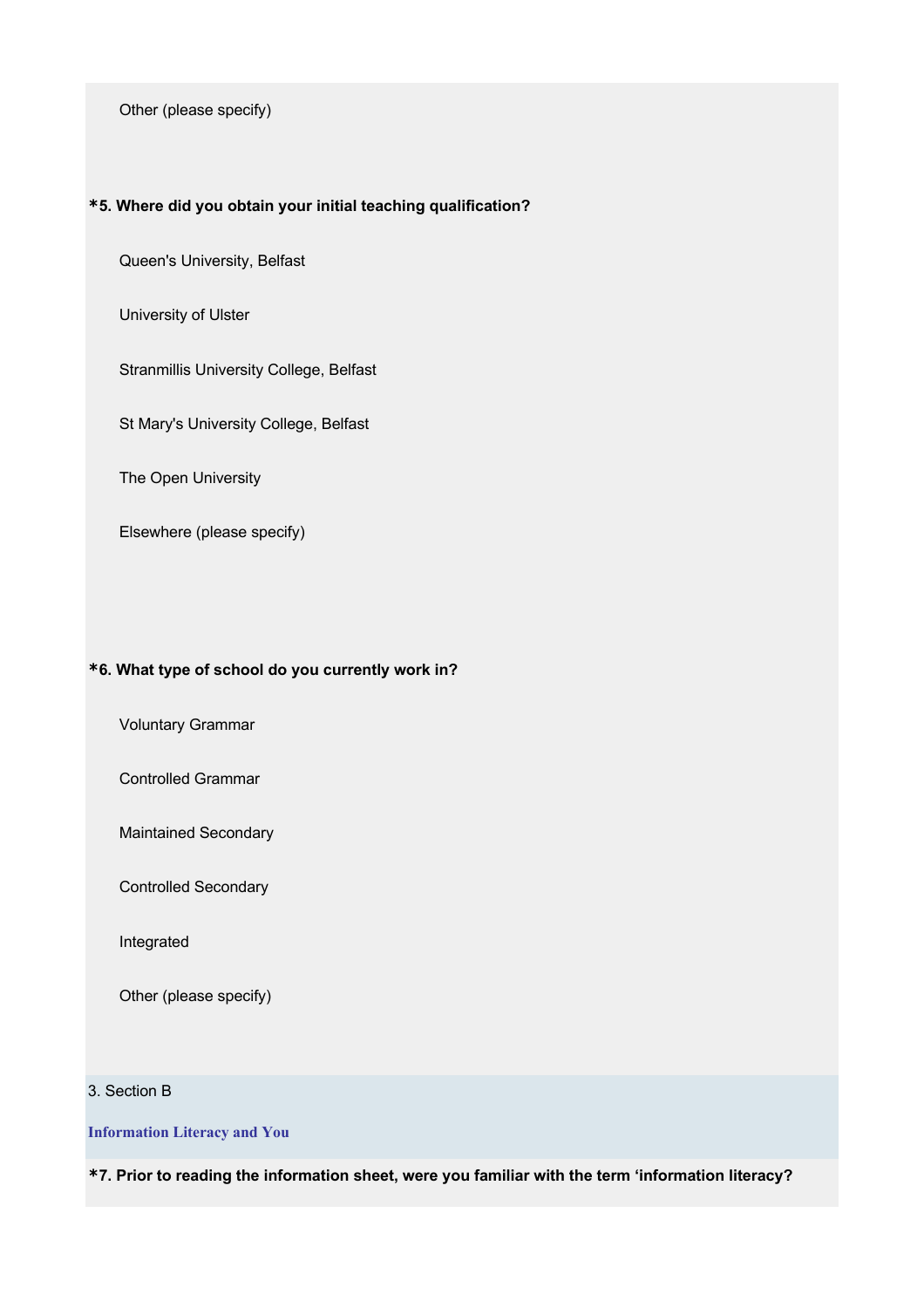Yes

No

Not sure

## **\*8. Prior to reading the information sheet, did you understand the term 'information literacy' fully, as described in the information sheet?**

Yes

Somewhat

Not at all

#### **9. If 'Yes', where did you primarily obtain your knowledge of information literacy?**

Initial teacher training

Workplace training

Professional development i.e. through completing further qualifications

Personal interest

Other (please specify)

#### **\*10. What term do you use when you refer to this set of skills?**

Information literacy skills

Study skills

Library skills

Communication skills

Research skills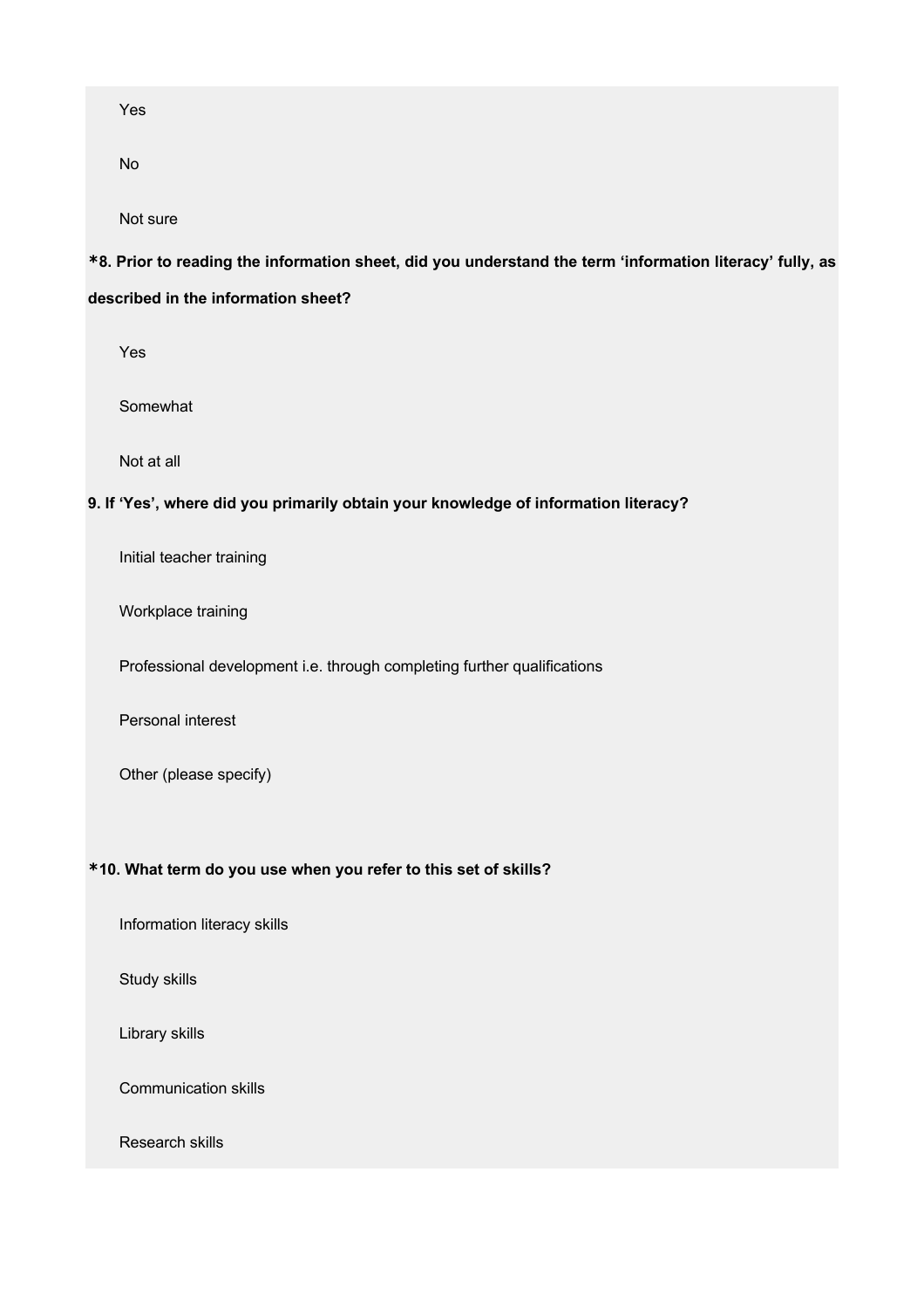I don't have a name for this set of skills

I call them something else (please specify)

**\*11. Looking back to your initial teacher education, did you receive any formal training called information literacy training?**

Yes

No

#### **12. If 'No', were you taught these skills under any other label?**

No

Yes (please specify what this training was called)

#### **\*13. Have you received any training labelled as information literacy in your workplace?**

Yes

No

#### **14. If 'No', have you received any training on these skills under any other label in your workplace?**

No

Yes (please specify what this was called)

#### **\*15. Do you think teachers generally know what information literacy is?**

Yes

No

#### **\*16. Why do you think this is?**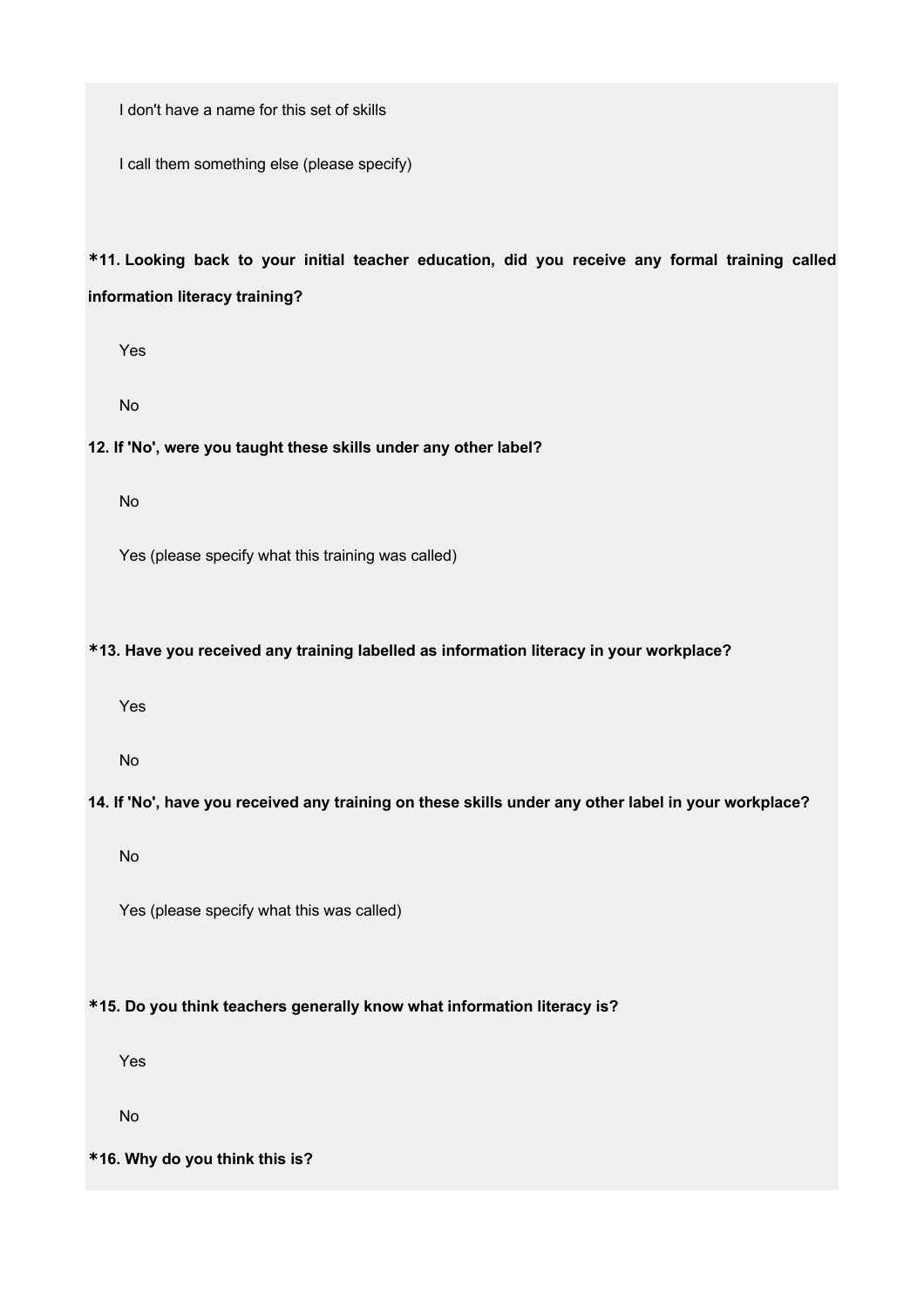#### 4. Section C

#### **Your information literacy skills**

| *17. What type of publication does the following reference indicate? |  |  |  |  |  |  |  |
|----------------------------------------------------------------------|--|--|--|--|--|--|--|
|----------------------------------------------------------------------|--|--|--|--|--|--|--|

**Rockman, I. (2005). Successful strategies for integrating information literacy into the curriculum. In I. Rockman (Ed.), Integrating information literacy into the higher education curriculum: Practical models for transformation. San Francisco: Jossey Bass.**

| <b>*18. What</b>  | type | of | publication | does | the | following | reference | indicate? |
|-------------------|------|----|-------------|------|-----|-----------|-----------|-----------|
| Not sure          |      |    |             |      |     |           |           |           |
| Newspaper article |      |    |             |      |     |           |           |           |
| Book chapter      |      |    |             |      |     |           |           |           |
| <b>Book</b>       |      |    |             |      |     |           |           |           |
| Journal article   |      |    |             |      |     |           |           |           |

**Williams, D., & Coles, L. (2007) "Teachers' approaches to finding and using research evidence: An information literacy perspective." Educational Research, 49(2), pp.185-206.**

| Journal article   |
|-------------------|
| <b>Book</b>       |
| Book chapter      |
| Newspaper article |
| Not sure          |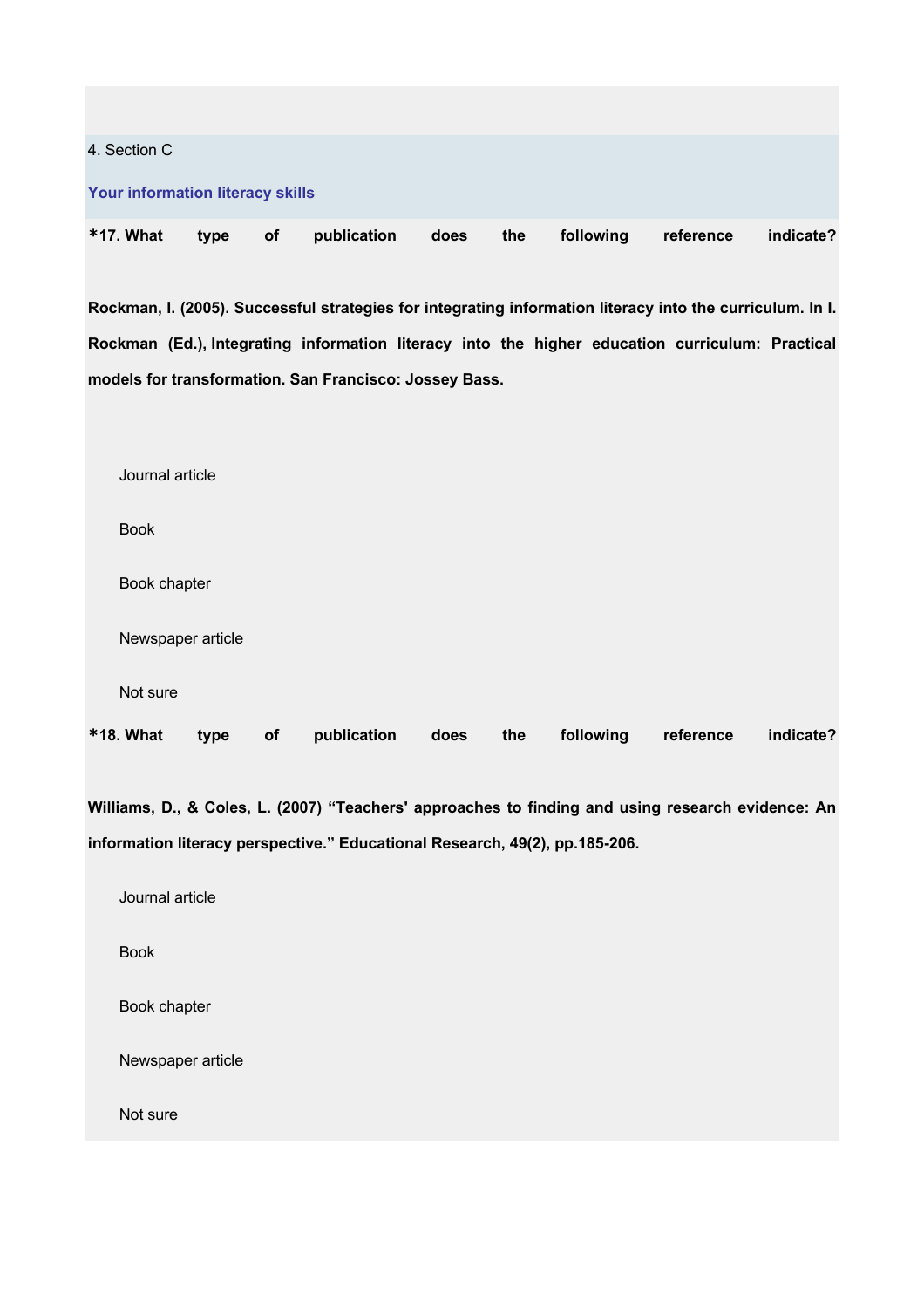**19. If you were going to search for information on a comparison of education systems in France and Greece which search terms would you use? (maximum of 4 words in total)**

**\*20. You are preparing class notes on the Olympics. Which of the following could you include without a citation?**

An image of Usain Bolt

Facts you have read in a book about the Olympics that you have put into your own words

The date of the 22nd Olympic Games

Facts from a webpage

#### **\*21. How confident do you feel about retrieving information from print resources?**

|                | Very confident    | Confident |                          | Not very confident Not confident at all | I don't use this<br>resource |
|----------------|-------------------|-----------|--------------------------|-----------------------------------------|------------------------------|
| <b>Books</b>   | Very<br>confident | Confident | Not<br>very<br>confident | Not confident<br>at all                 | I don't use<br>this resource |
| Print journals | Very<br>confident | Confident | Not<br>very<br>confident | Not confident<br>at all                 | I don't use<br>this resource |
| Newspapers     | Very<br>confident | Confident | Not<br>very<br>confident | Not confident<br>at all                 | I don't use<br>this resource |
| Encyclopedias  | Very<br>confident | Confident | Not<br>very<br>confident | Not confident<br>at all                 | I don't use<br>this resource |
| Overall        | Very<br>confident | Confident | Not<br>very<br>confident | Not confident                           | I don't use this<br>resource |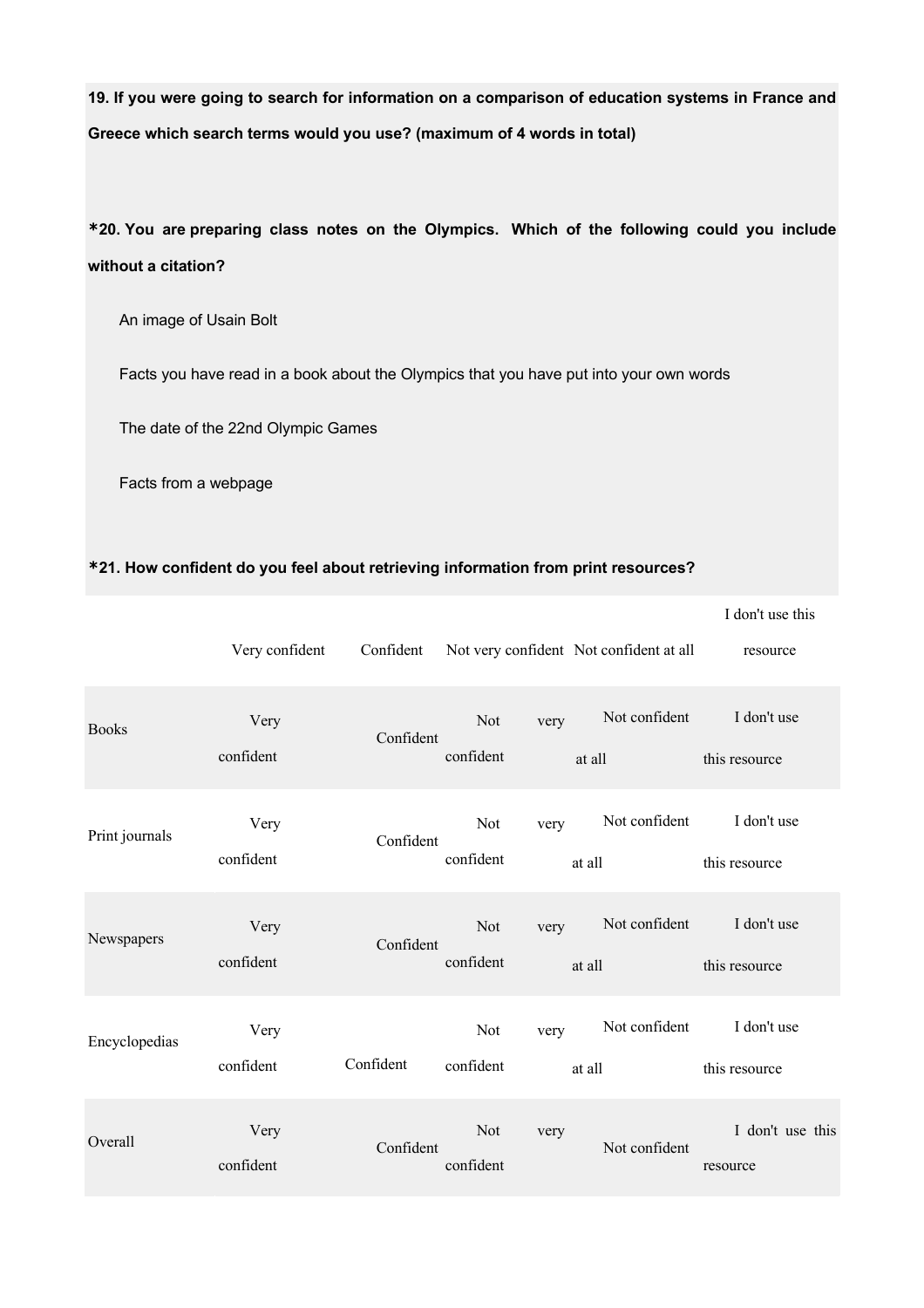Very confident Confident Not very confident Not confident at all resource

at all

## **\*22. How confident do you feel about retrieving information from electronic resources?**

|                     |                   |           | Not very                        |                            | Not confident I don't use this |
|---------------------|-------------------|-----------|---------------------------------|----------------------------|--------------------------------|
|                     | Very confident    | Confident | confident                       | at all                     | resource                       |
| Search engines      | Very<br>confident | Confident | Not<br>very<br>confident        | Not<br>confident<br>at all | I don't use<br>this resource   |
| Electronic books    | Very<br>confident | Confident | Not<br>very<br>confident        | Not<br>confident<br>at all | I don't use<br>this resource   |
| Electronic Journals | Very<br>confident | Confident | Not<br>very<br>confident        | Not<br>confident<br>at all | I don't use<br>this resource   |
| Databases           | Very<br>confident | Confident | Not<br>very<br>confident        | Not<br>confident<br>at all | I don't use<br>this resource   |
| Overall             | Very<br>confident | Confident | <b>Not</b><br>very<br>confident | Not<br>confident<br>at all | I don't use<br>this resource   |

## **\*23. Do you use Wikipedia?**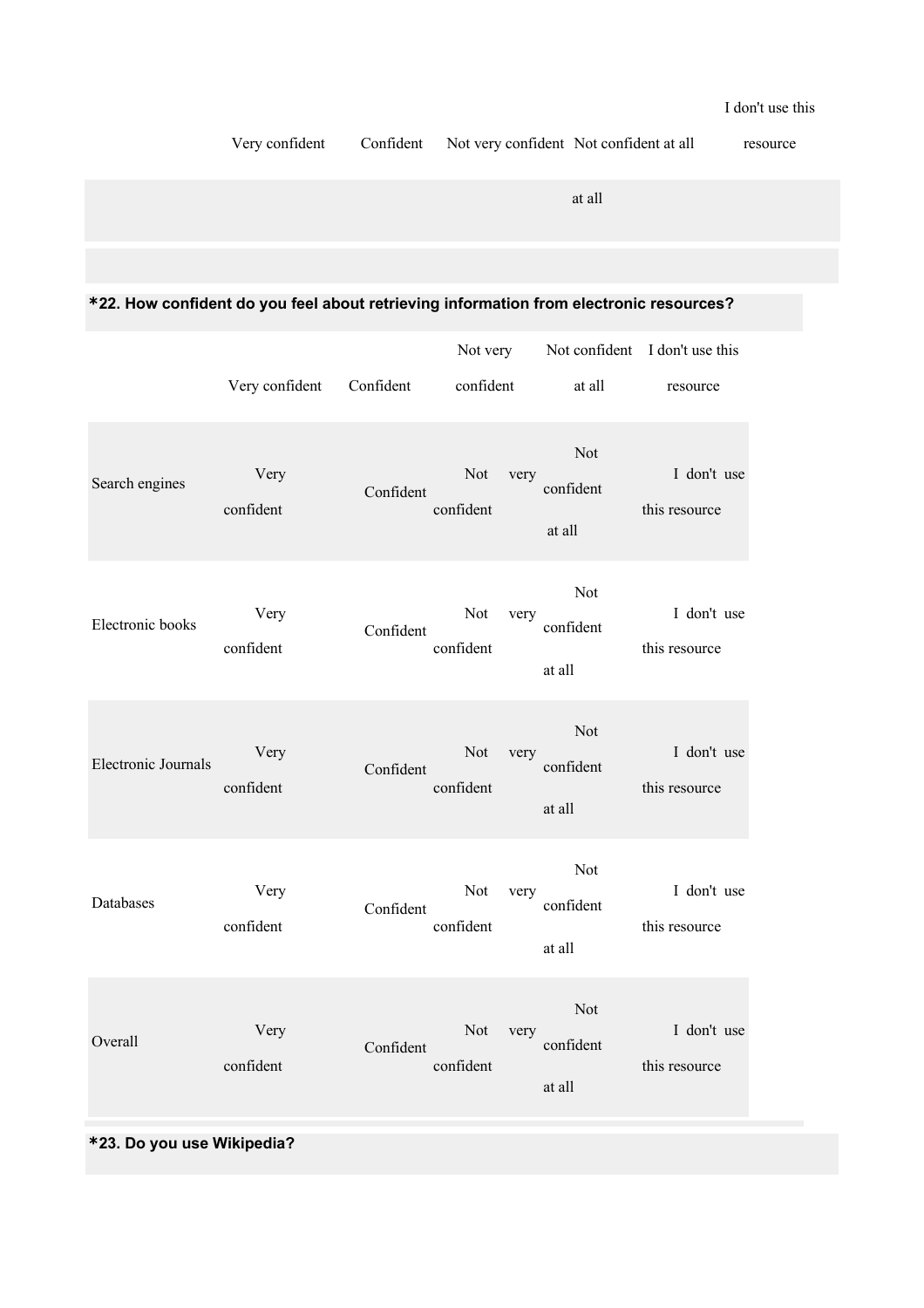Yes, for my own research

Yes, I share information from it with pupils

No, I don't use it

#### **\*24. How would you rate your information literacy skills?**

Excellent

Very good

Good

Average

Poor

Very poor

#### 5. Section D

#### **Information Literacy in the Northern Ireland Curriculum**

### **\*25. Do you think the skills labelled as information literacy here are included in the NI Curriculum?**

Yes they are included and called information literacy skills

Yes but they are not called information literacy skills

No they are not included

Not sure

#### **26. Is information literacy addressed in your main subject?**

Yes and it is referred to as information literacy

Yes but it is not called information literacy

No it is not addressed in my main subject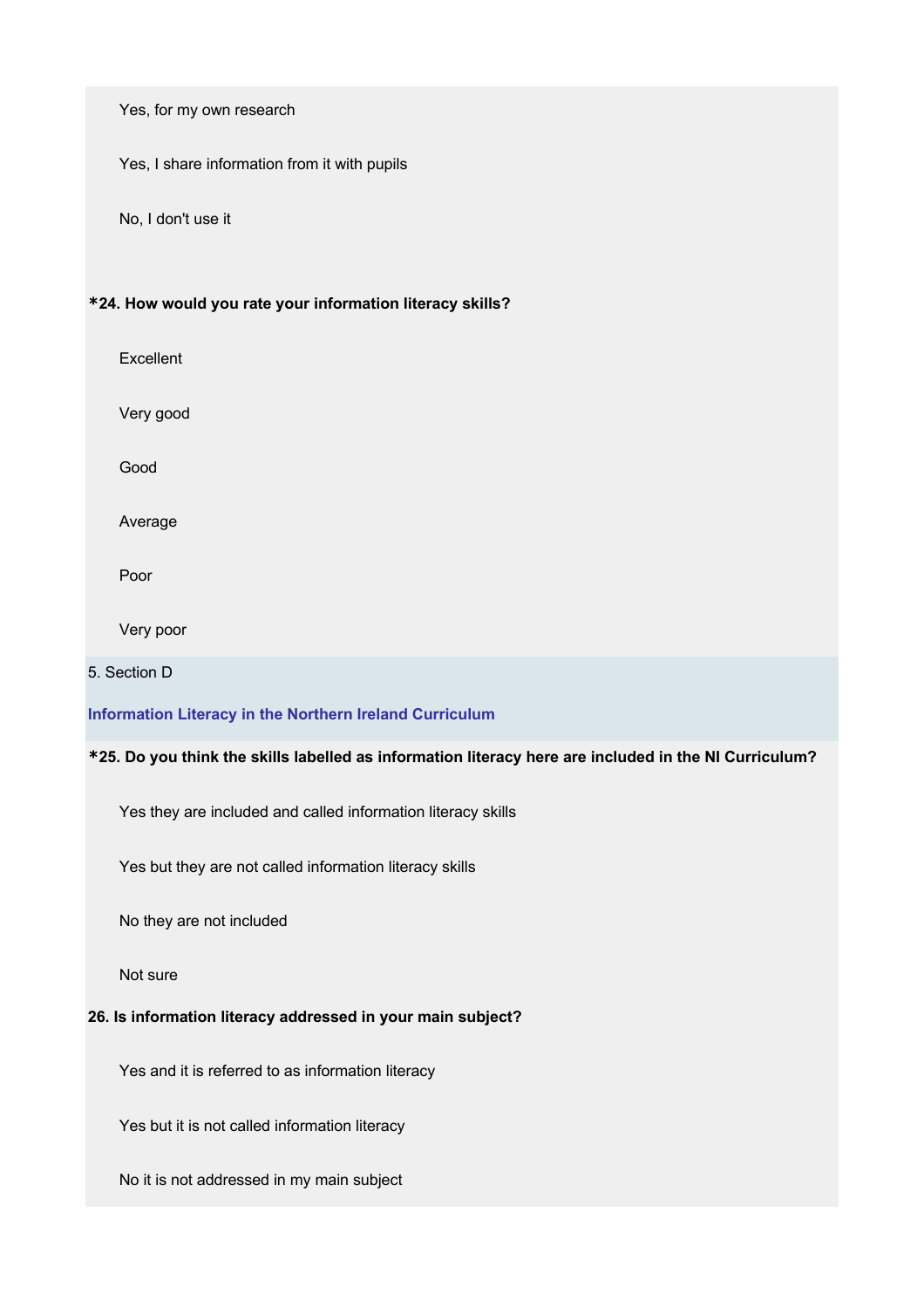Not sure

#### **\*27. Is information literacy more prominent in the curriculum at different Key Stages?**

Yes it is more prominent at KS3

Yes it is more prominent at KS4

No it is the same at different stages

#### 6. Section E

**The role of information literacy in your teaching**

#### **\*28. Do you provide any kind of information literacy instruction to your pupils?**

Yes

No

#### **29. If 'Yes', for which year groups and in what way?**

**30. If 'No', what are your reasons for not providing information literacy skills instruction? Please tick** 

#### **all that apply**

Too busy

The librarian does it

Someone else does it

It is not required

It is not present in the curriculum

It is not relevant

These skills are not assessed

I have never heard of information literacy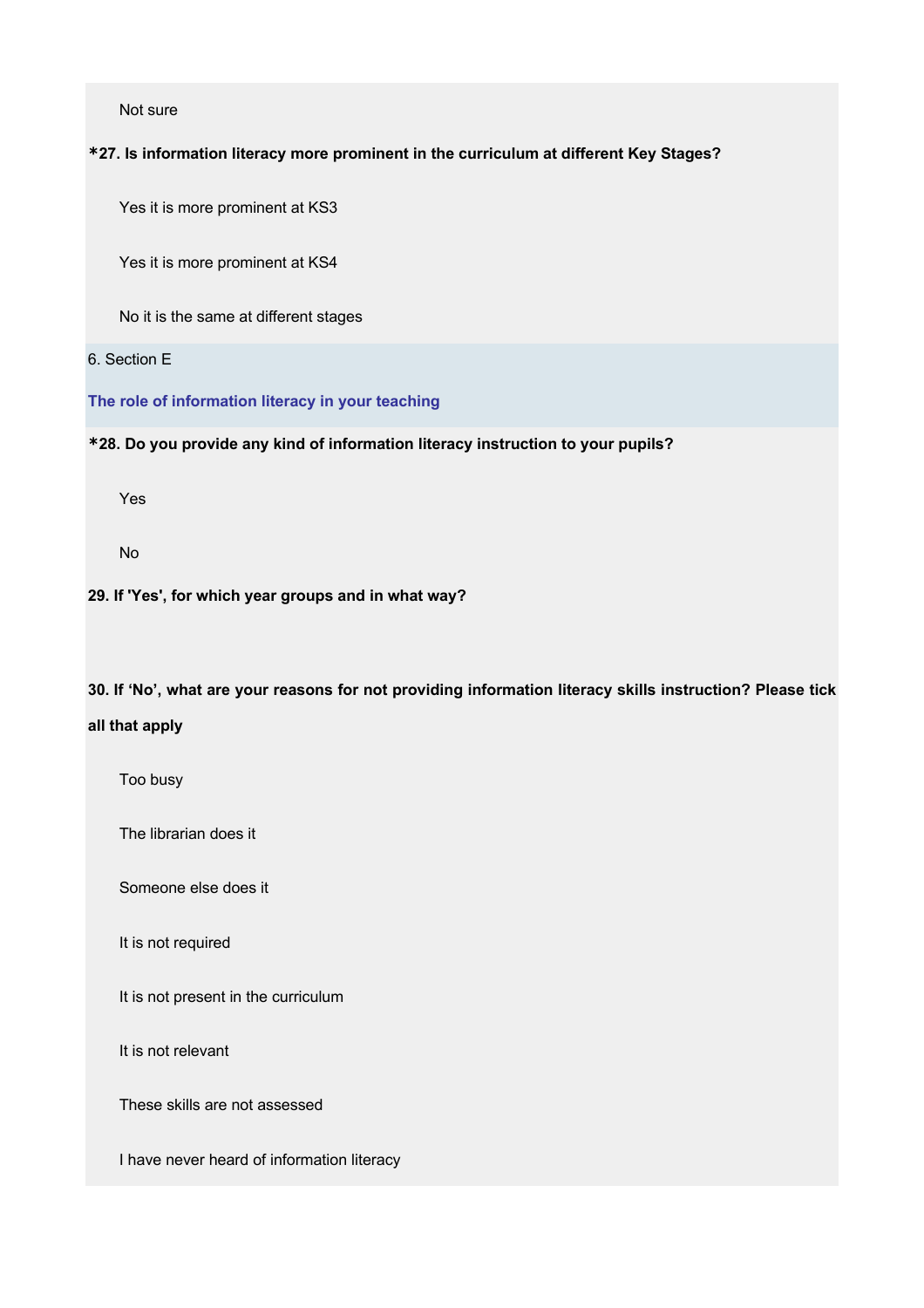Other (please specify)

#### **\*31. Do you set homework tasks that require pupils to use their information literacy skills?**

Yes at KS3 level

Yes at KS4 level

Yes at KS3 and KS4 levels

No I don't

**\*32. Do you encourage your pupils to source information from certain resources? If 'Yes' please specify**

**\*33. Do you discourage the use of certain resources? If 'Yes' please specify**

#### 7. Section F

#### **Pupils and information literacy**

#### **\*34. In general, in terms of information literacy skills would you say the pupils you teach are:**

Less skilled than you would expect them to be

As skilled as you would expect them to be

More skilled than you would expect them to be

#### **\*35. How do you think pupils should develop their information literacy skills?**

With the help of teachers

With the help of the school librarian

With the help of both teachers and the school librarian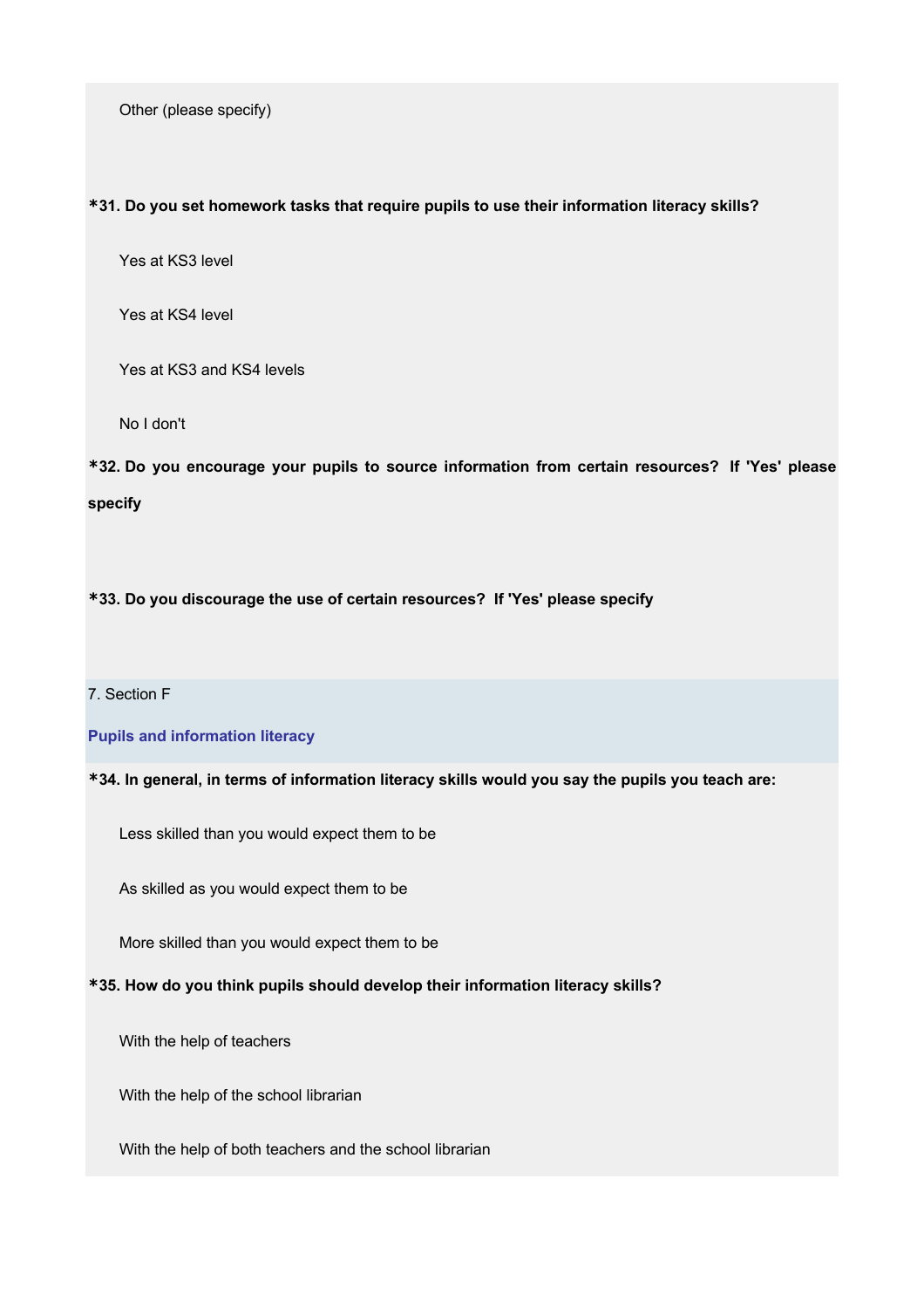Independently

All of the above

Other (please specify)

**\*36. Who do you think is responsible for providing information literacy skills instruction in your school?**

Teacher

School Librarian

Teachers and the school librarian

Other (please specify)

**\*37. Who do you think should be responsible for providing information literacy skills instruction in** 

#### **your school?**

**Teachers** 

School Librarian

Teachers and the school librarian

Other (please specify)

8. Section G

**School librarians**

**\*38. Do you have a school librarian?**

Yes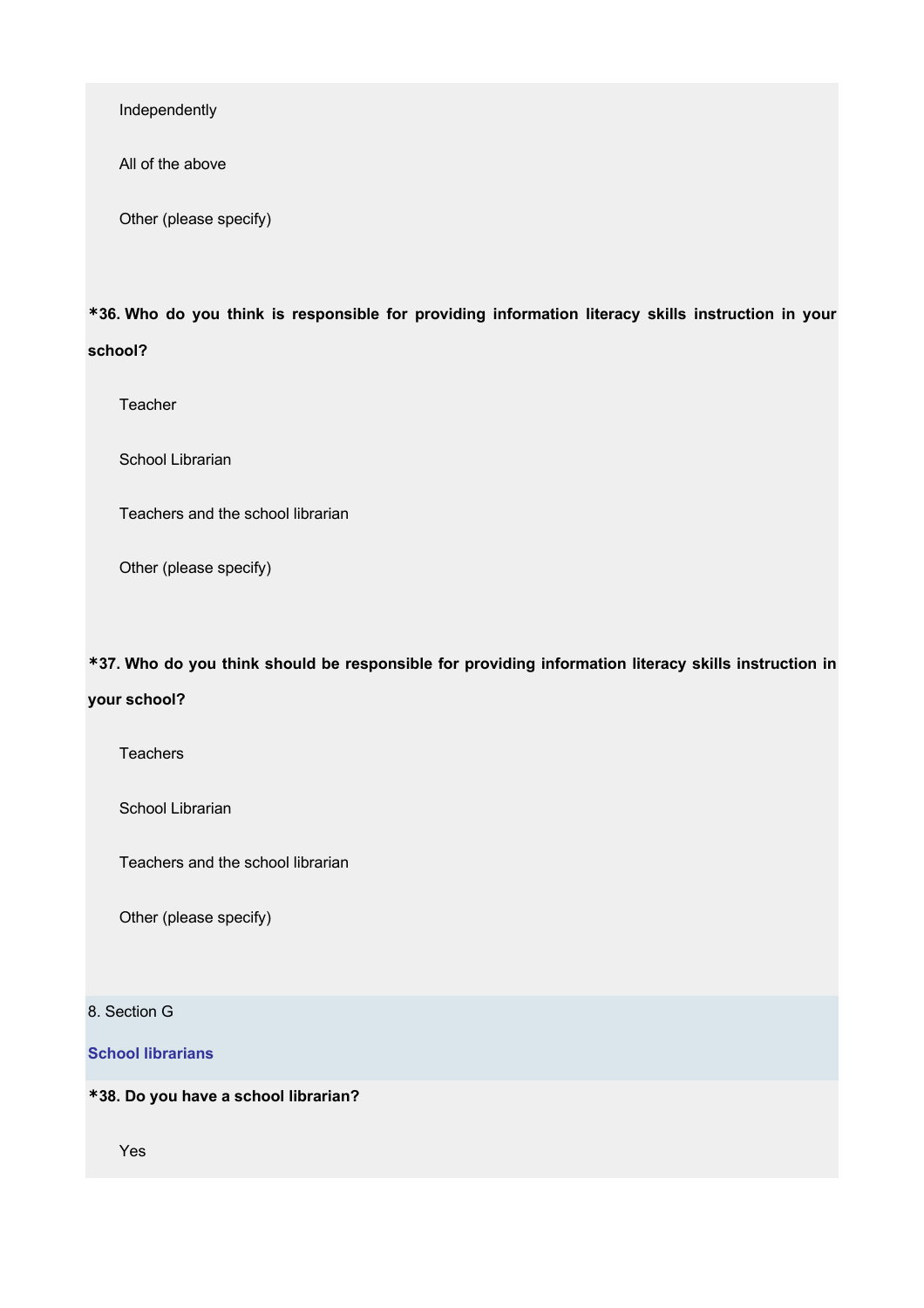No

#### **\*39. Do you collaborate with your school librarian?**

Yes

No

We don't have a school librarian

#### **\*40. How often do you take your classes to the library?**

Once a fortnight

Once a month

Once a term

Once a year

Never

### **41. If you take your classes to the library, who organises these visits?**

I let the school librarian organise these visits

We organise the visits together

I approach the school librarian to organise these visits

#### **42. Who decides on the content?**

I decide on the content

The school librarian decides on the content

We decide on the content together

#### **43. Who leads the class visits?**

I lead the class visits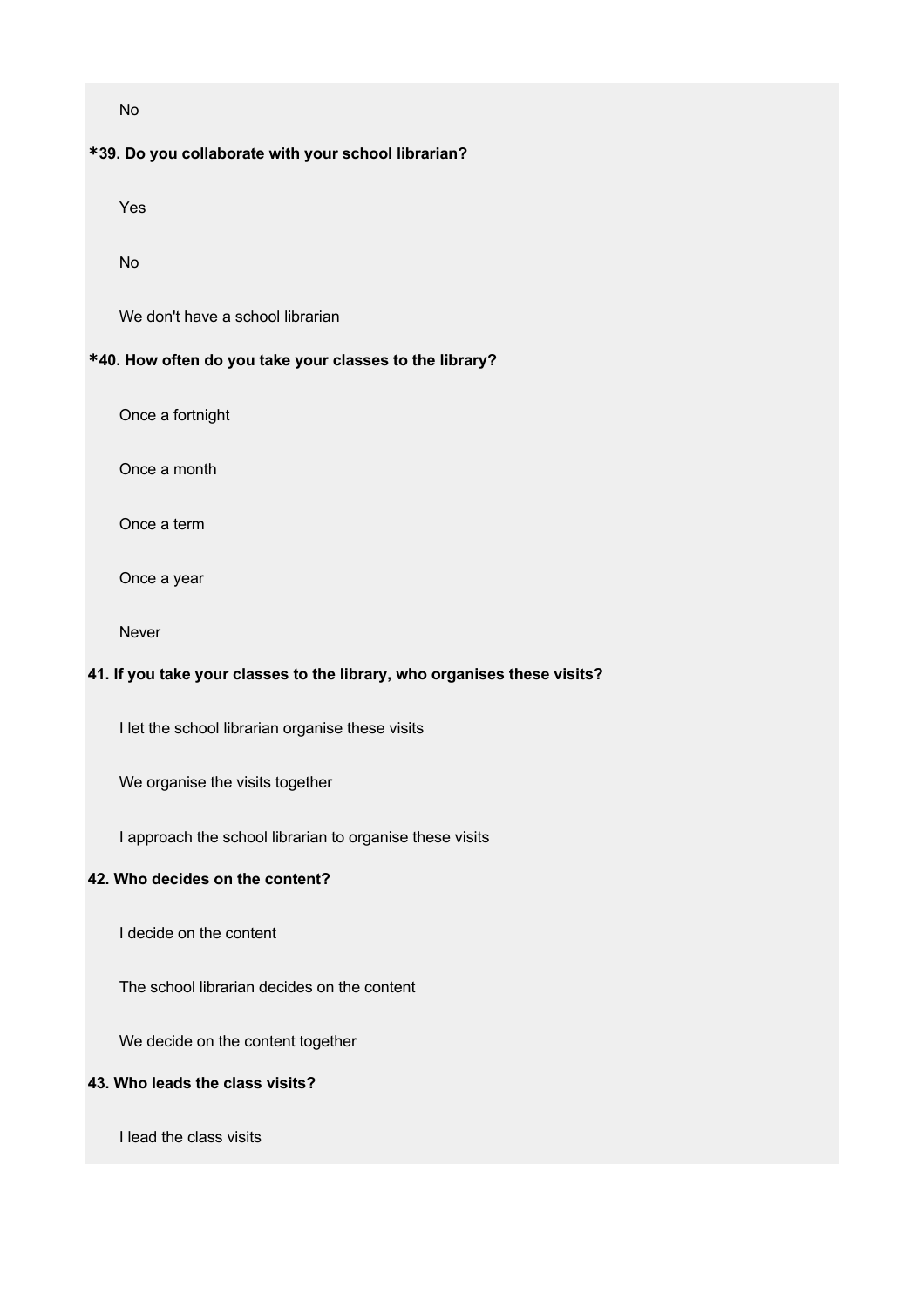The librarian leads the class visits

We take these visits together

#### **\*44. Do you ask your librarian for help? Please tick all that apply:**

I ask for books for my pupils

I ask for books for myself

I ask for help with class projects

I ask for help with information literacy skills instruction

I ask the librarian to speak to my classes

I don't ask my librarian for help

Other (please specify)

#### **\*45. Have you ever discussed information literacy with your librarian?**

Yes, I initiated the conversation

Yes, the school librarian initiated the conversation

No

**\*46. Has anyone else in your workplace discussed information literacy? If 'Yes' please specify who**

#### **\*47. Do you know if your school librarian is professional and qualified?**

Yes, they are

No, they are not